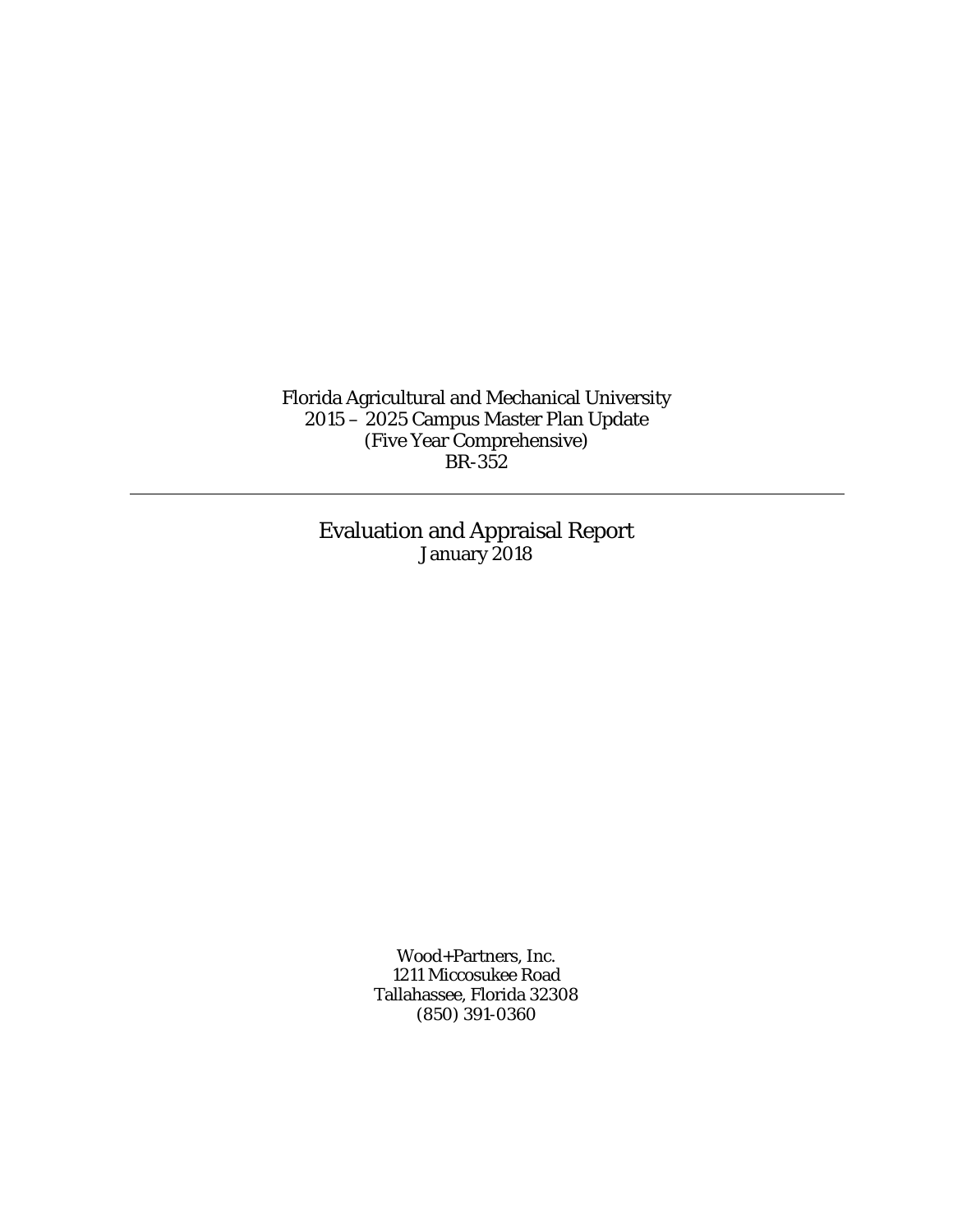### Florida Agricultural and Mechanical University 2015 – 2025 Campus Master Plan Update (Five Year Comprehensive)

## Evaluation and Appraisal Report

# **Table of Contents**

### Introduction

| 1.0         | <b>Academic Mission of the University</b><br><b>Accomplishments, Obstacles and Proposed Plan Amendments</b>     |
|-------------|-----------------------------------------------------------------------------------------------------------------|
| 2.0         | <b>Academic Program Element</b><br><b>Accomplishments, Obstacles and Proposed Plan Amendments</b>               |
| 3.0         | <b>Urban Design Element</b><br><b>Accomplishments, Obstacles and Proposed Plan Amendments</b>                   |
| 4.0         | <b>Land Use Element</b><br><b>Accomplishments, Obstacles and Proposed Plan Amendments</b>                       |
| 5.0         | <b>Academic Facilities Element</b><br><b>Accomplishments, Obstacles and Proposed Plan Amendments</b>            |
| 6.0         | <b>Support Facilities Element</b><br><b>Accomplishments, Obstacles and Proposed Plan Amendments</b>             |
| 7.0         | <b>Housing Element</b><br><b>Accomplishments, Obstacles and Proposed Plan Amendments</b>                        |
| 8.0         | <b>Recreation and Open Space Element</b><br><b>Accomplishments, Obstacles and Proposed Plan Amendments</b>      |
| 9.0         | <b>General Infrastructure Element</b><br><b>Accomplishments, Obstacles and Proposed Plan Amendments</b>         |
| 10.0        | <b>Utilities Element</b><br><b>Accomplishments, Obstacles and Proposed Plan Amendments</b>                      |
| <b>11.0</b> | <b>Transportation Element</b><br><b>Accomplishments, Obstacles and Proposed Plan Amendments</b>                 |
| 12.0        | <b>Intergovernmental Coordination Element</b><br><b>Accomplishments, Obstacles and Proposed Plan Amendments</b> |
|             |                                                                                                                 |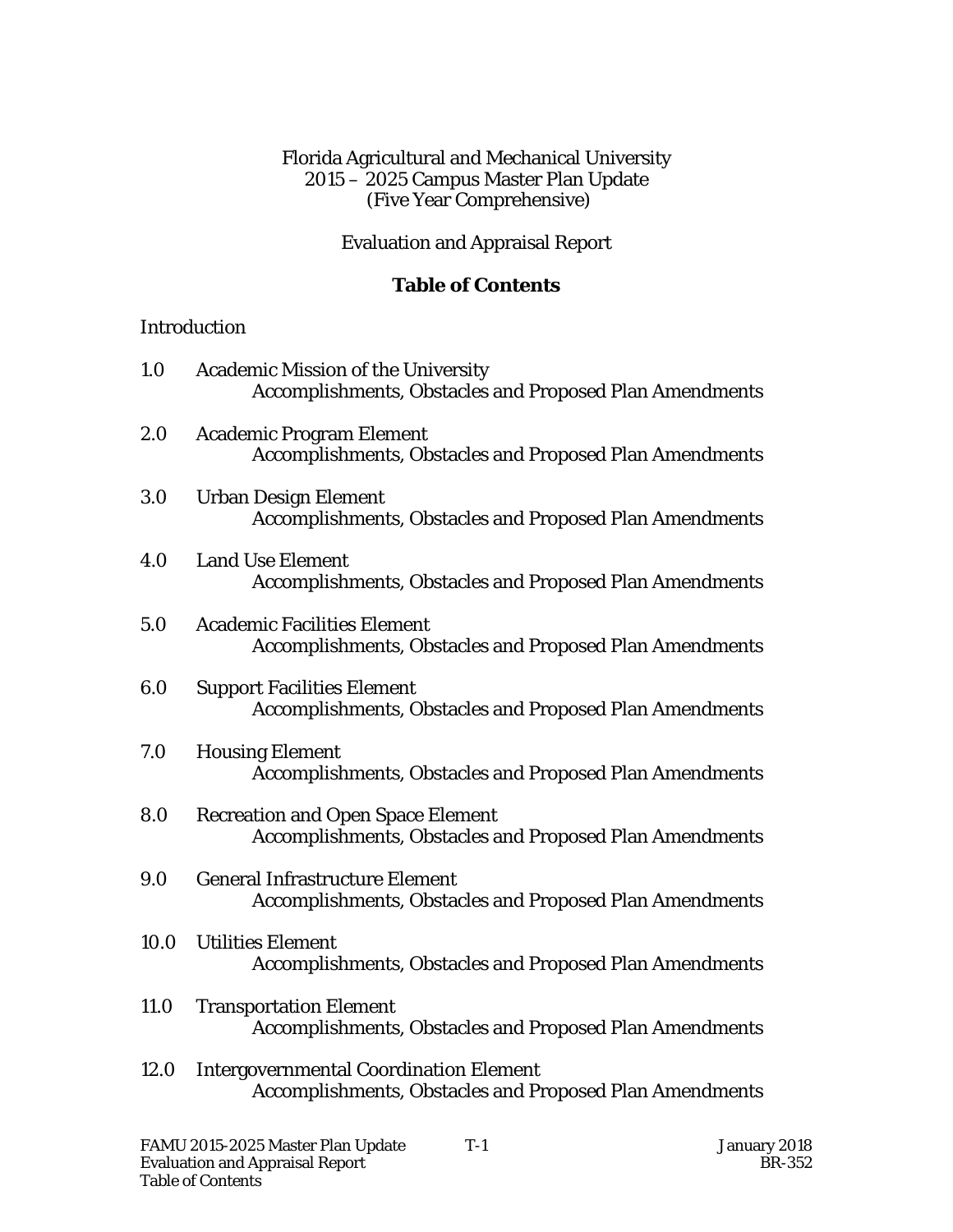- 13.0 Conservation Element Accomplishments, Obstacles and Proposed Plan Amendments
- 14.0 Capital Improvements Element Accomplishments, Obstacles and Proposed Plan Amendments
- 15.0 Architectural Design Guidelines Element Accomplishments, Obstacles and Proposed Plan Amendments
- 16.0 Landscape Architecture Element Accomplishments, Obstacles and Proposed Plan Amendments
- 17.0 Facilities Maintenance Element Accomplishments, Obstacles and Proposed Plan Amendments
- 18.0 Coastal Management Element Accomplishments, Obstacles and Proposed Plan Amendments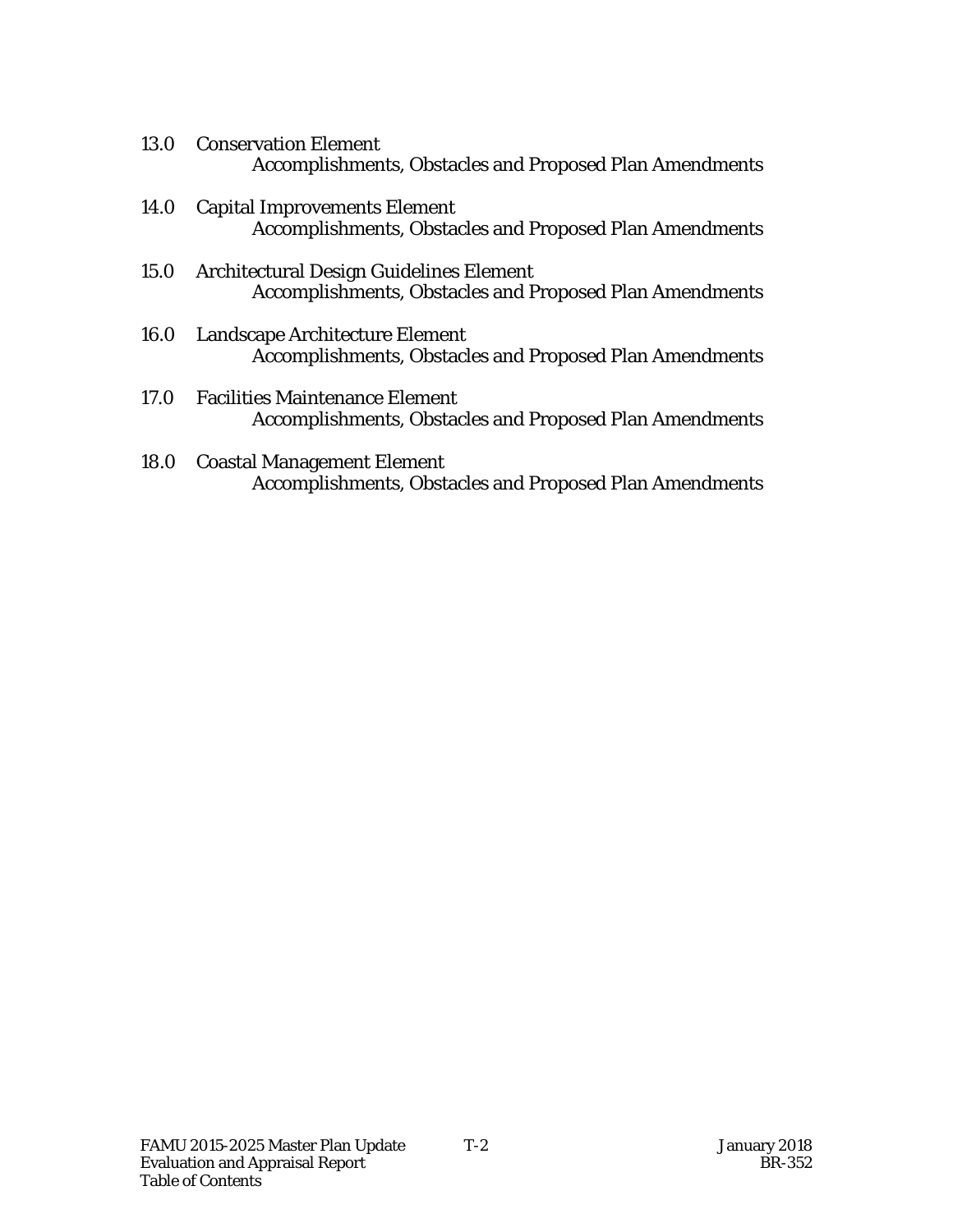j

Florida Agricultural and Mechanical University (FAMU) must submit to the Board of Governors, within four years from the date of the five-year Campus Master Plan (6C-21 .203(7), FAR) adoption and every five years thereafter, an Evaluation and Appraisal Report (EAR) which:

- Lists accomplishments during the implementation of the Campus Master Plan, describing major problems associated with development and land uses, and the degree to which the goals, objectives, and policies have been successfully reached;
- Identifies obstacles, problems or conditions which resulted in underachievement of goals, objectives, or policies;
- Identifies the need for new or modified goals, objectives, or policies needed to correct unanticipated and unforeseen problems and opportunities that have occurred since adoption of the Campus Master Plan;
- Addresses local government and public participation in the process;
- Addresses the effects of changes to the state comprehensive plan and to the comprehensive plans of the host local government and any affected local governments;
- Identifies a means of ensuring continuous monitoring and evaluation of the plan during the remainder of the overall planning period.

A proposed Plan Amendment will be submitted, which incorporates the findings and recommendations contained in the Evaluation and Appraisal Report, and which contains updated baseline data (as appropriate) and goals, objectives and policies to be accomplished during the remainder of the overall planning period. This Campus Master Plan Amendment shall:

- Be submitted to Board of Governors within five years from the date of plan adoption and every five years the thereafter;
- **IF Incorporate the findings and recommendations contained in the Evaluation** and Appraisal Report, and contains updated baseline data (as appropriate) and goals, objectives, and policies to be accomplished during the remainder of the overall planning period;

The 2015-2025 Campus Master Plan Update includes the updates to Elements 4 – Future Land Use, 7 - Housing, 8 - Recreation and Open Space, 9 - General Infrastructure, 11 - Transportation, and 14 - Capital Improvements for the Main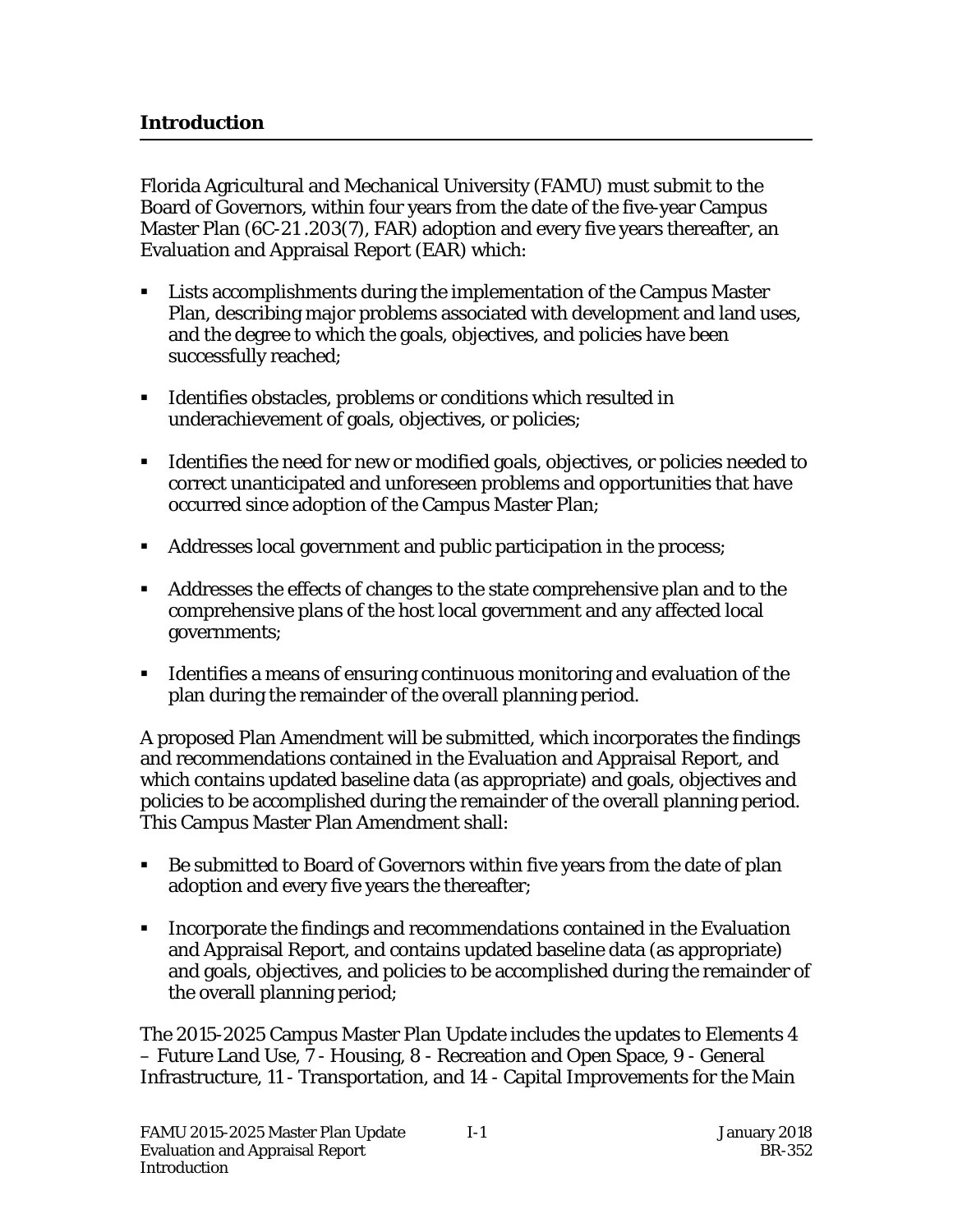Campus. The Evaluation and Appraisal report includes the updates to all Elements.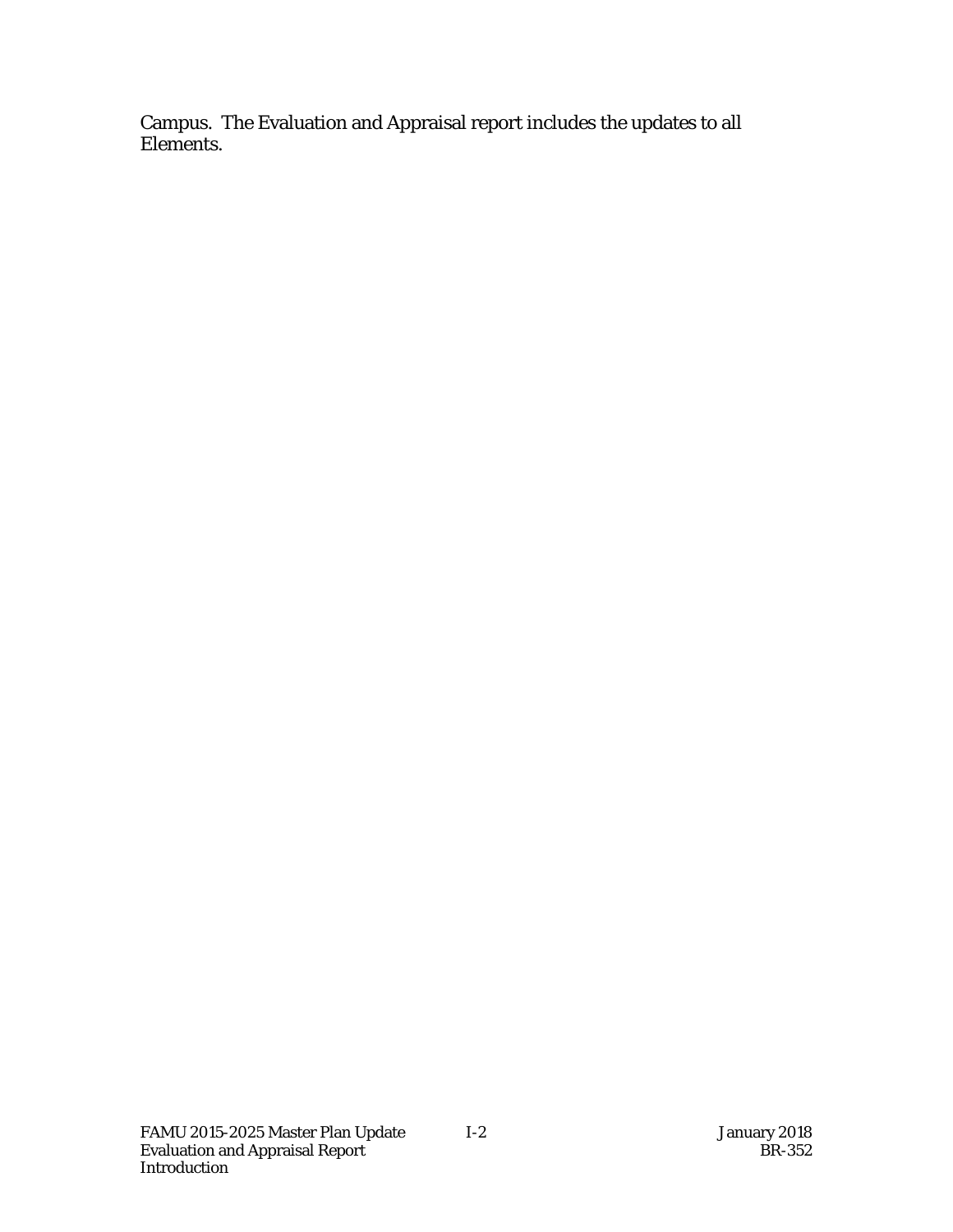## **1.0 Academic Mission of the University**

### j **Accomplishments, Obstacles, and Proposed Plan Amendments**

Florida Agricultural and Mechanical University (FAMU) is an 1890 land-grant institution dedicated to the advancement of knowledge, resolution of complex issues and the empowerment of citizens and communities. The University provides a student-centered environment consistent with its core values. The faculty is committed to educating students at the undergraduate, graduate, doctoral and professional levels, preparing graduates to apply their knowledge, critical thinking skills and creativity in their service to society. FAMU's distinction as a doctoral/research institution will continue to provide mechanisms to address emerging issues through local and global partnerships. Expanding upon the University's land-grant status, it will enhance the lives of constituents through innovative research, engaging cooperative extension, and public service. While the University continues its historic mission of educating African Americans, FAMU embraces persons of all races, ethnic origins and nationalities as life-long members of the university community.

Currently, the University is finalizing the development of the FAMU Strategic Master Plan 2017-2022: FAMU Rising. This update to the 2010-2020 Strategic Plan ensures the strategic initiatives lead to FAMU becoming a best-in-class university that empowers students of all socioeconomic and racial backgrounds to take ownership of their educational experience and gain the skills and knowledge necessary to transform the future of the state of Florida and the world. The updated Strategic Plan recommends new goals for FAMU related to the Master Plan, to include faculty facilities, STEM and STEAM facilities, and a vision for more public-private partnerships to provide state of the art facilities for academia and athletics.

During the later portion of the planning period, reductions in state allocated funding led to FAMU implementing several strategies across the university to address cuts. The university was able to reduce operating expenses for departments which resulted in fewer resources to operate but maintained the integrity of academic programs. Regardless of these cuts, FAMU was able to secure funds from federal grants and research awards as well as private sources to support research projects. The university will continue to secure revenue and funding from available sources.

The 2010-2020 Master Plan established goals, objectives, and policies to ensure the success of the Academic Mission. For adherence to the Master Plan, FAMU faculty and staff evaluated the following conditions:

 In September 2015, a Taskforce was formed to "update and expand upon the existing 2010-2010 Strategic Plan." The strategic planning process broadly involved members of the FAMU community, including students, faculty and staff, as well as alumni, administrators and the FAMU Board of Trustees.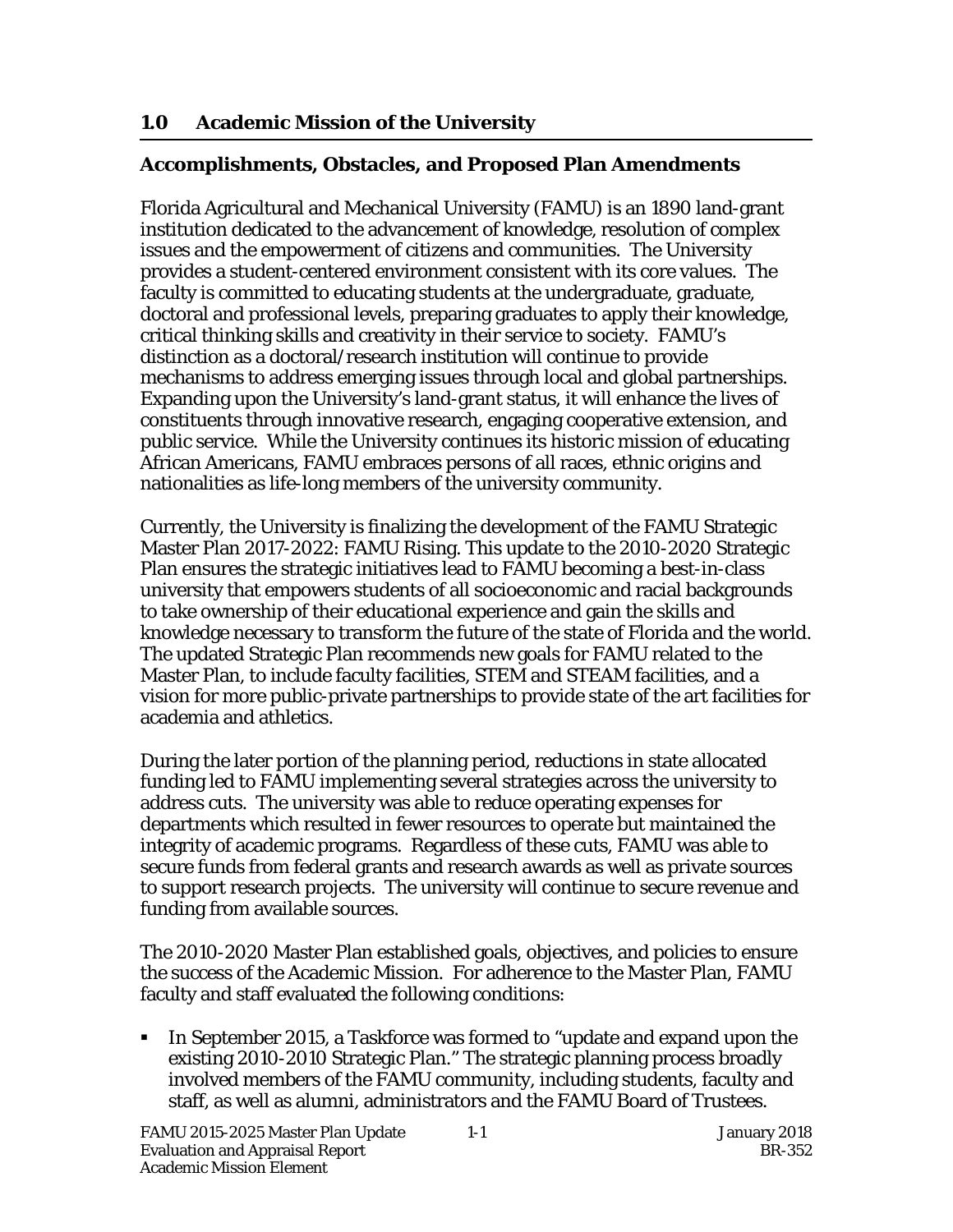- The university continued to offer scholarships to prospective students in Florida as well as other states across the country.
- FAMU regularly engaged the Florida Legislature to reaffirm their past support of higher education funding and presented their legislative agenda.
- The level of state funding allocated to the university declined during the later years of the planning period. Seeking future state funds will be data-driven outcomes under a performance based model. FAMU achieved supplemental funding from a variety of sources including federal grants and research awards as well as private sources.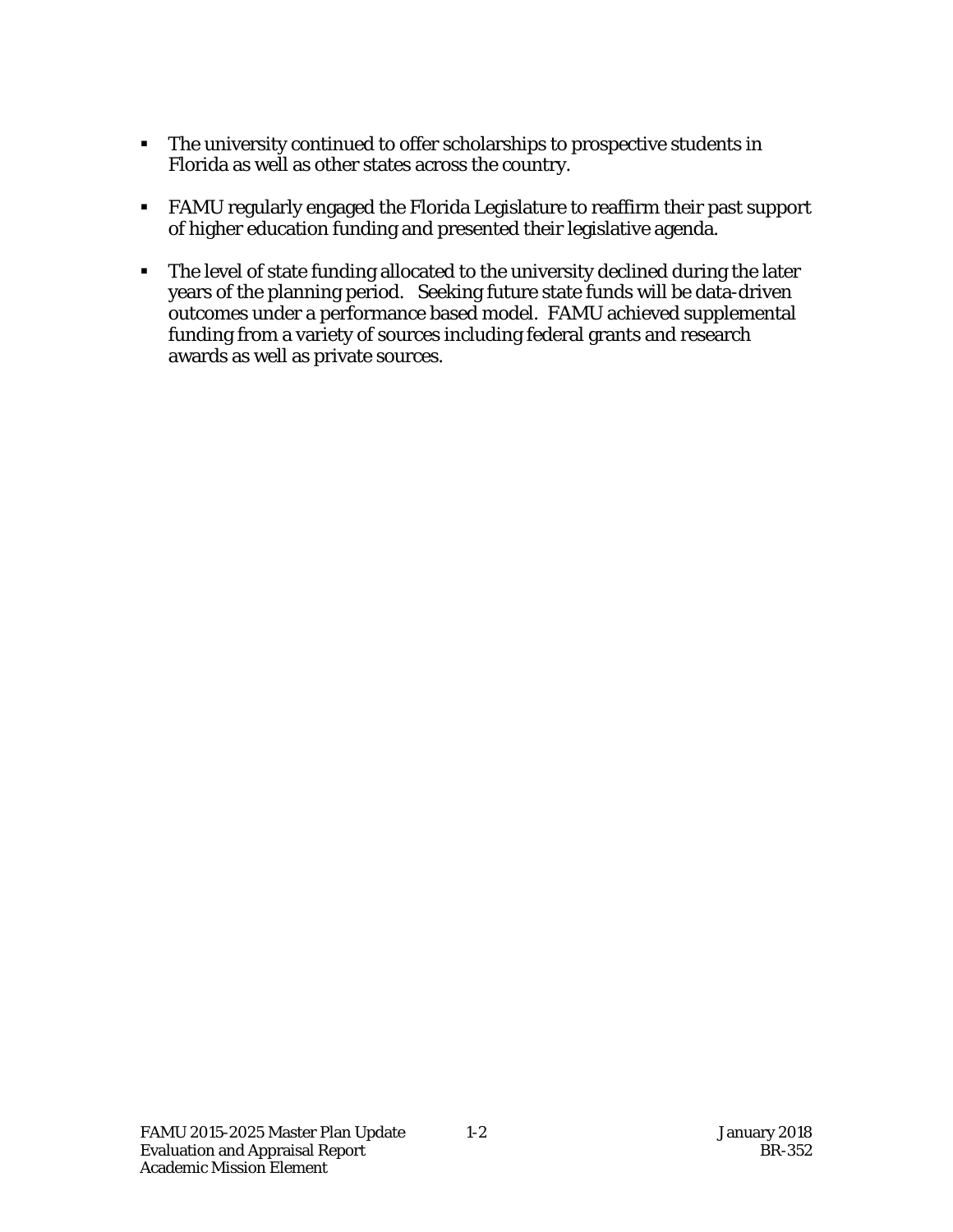j

## **Accomplishments, Obstacles, and Proposed Plan Amendments**

The goal of the Academic Program Element is to provide quality instruction and scholarship through a variety of academic programs which are responsive to changes in career opportunities, the labor market, and academic interests. During the planning period the university remained accredited with the Southern Association of Colleges and Schools Commission on Colleges (SACS-COC).

The university projected a reduced rate of growth for years five and ten of the planning period when compared to enrollment in the 2009-2010 academic year. Enrollment exceeded projections during the 2014-2015 academic year but experienced a decline in enrollment during the following years. FAMU continues to attract diverse and quality students, faculty, and staff from within Florida, across the country, and from outside the United States.

FAMU continues to adhere to the program review process and self-study guidelines. The university aims to support the university's commitment to sustaining and enhancing academic quality and positive student experiences through a formal assessment process. Assessment efforts during the planning period included each department and program across all colleges and schools. This process provides for the opportunity to analyze programs, plan for their future, evaluate programs, and prepare for new program offerings. FAMU continued to expand its degree offerings and propose new programs in order to meet the changing demand in the employment market.

The university continued to provide funding to the academic programs, schools, and colleges. With recent changes to the method of funding higher education in Florida, all University's will be held to the standard of performance-based criteria evaluation in order to receive state funds. During the planning period FAMU demonstrated improvements in the performance metrics score that resulted in increased state funding over the prior year.

The 2010-2020 Master Plan established goals, objectives, and policies to ensure the success of the Academic Program Element. For adherence to the Master Plan, FAMU faculty and staff evaluated the following conditions:

- FAMU remained accredited by the Southern Association of Colleges and Schools Commission on Colleges (SACS-COC).
- Total enrollment exceeded initial projections and is continuing to increase.
- New technology and web-based learning systems continued to integrate into administrative and academic units across the university.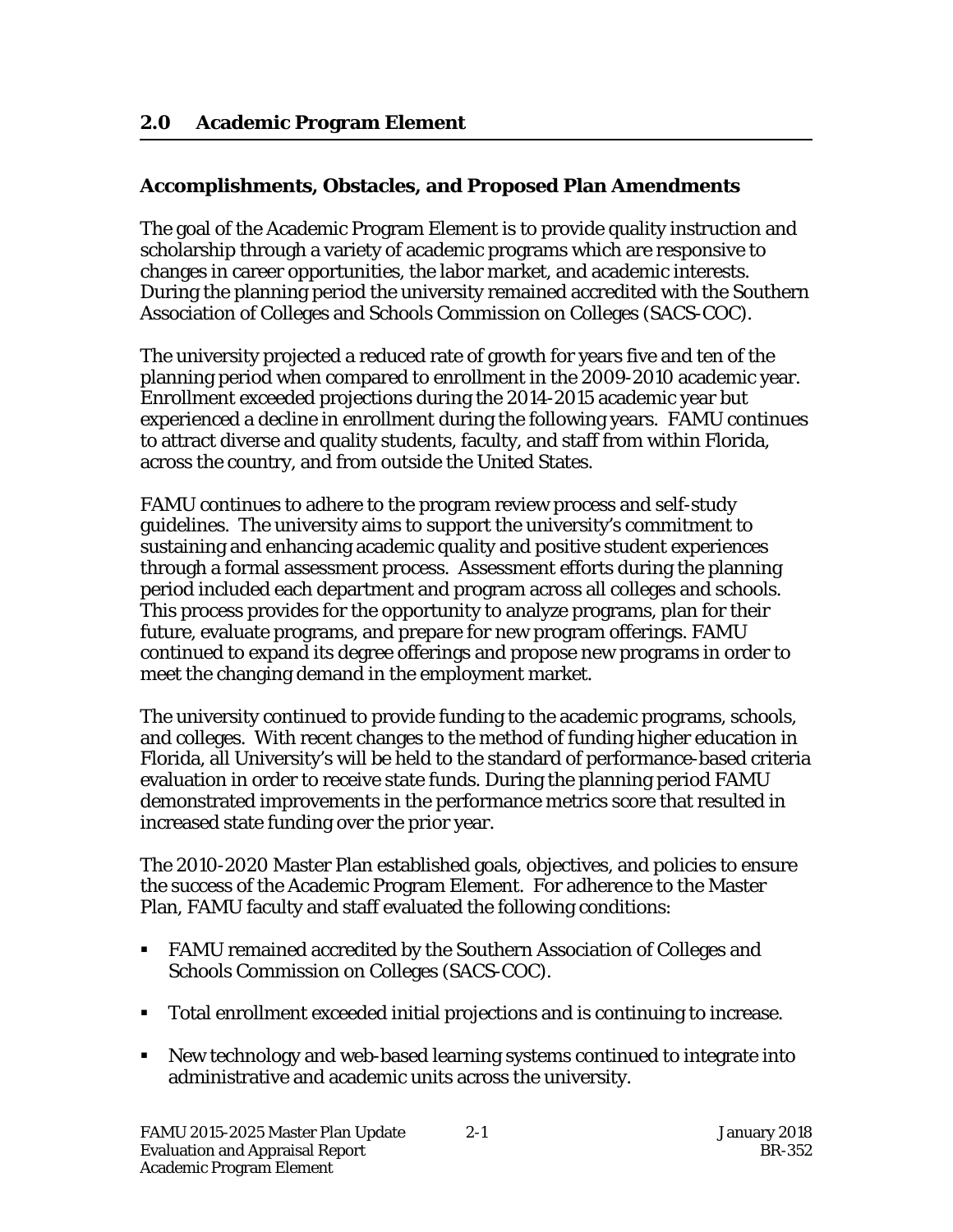- Schools and colleges participated in the assessment process. The academic units reviewed, improved, and expanded the curricular of established programs to meet the changing employment demands.
- Coordinated the Academic Program plan with Facilities Planning and Construction to determine the facility needs.
- Performance based criteria now determine state funding for FAMU. The University demonstrated an improvement of the scoring criteria during the planning period.
- The university adheres to the established procedures for accepting gifts, endowments, grants, and donations. Donors provided contributions. Corporations and foundations were also engaged as well as alumni.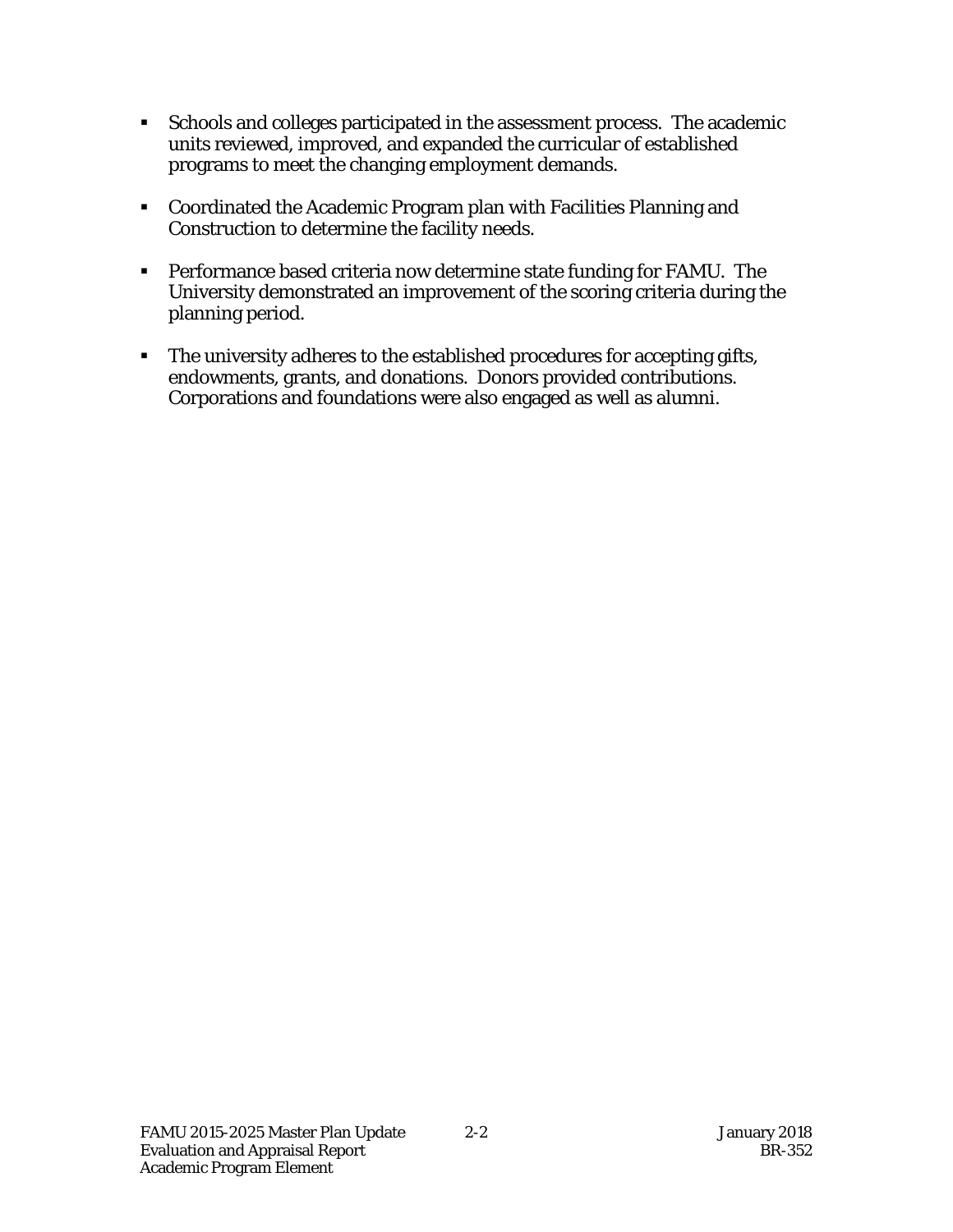## **3.0 Urban Design Element**

### **Accomplishments, Obstacles, and Proposed Plan Amendments**

The goal of the Urban Design Element is to maintain the design concept that reorganizes and defines the campus around activity zones, reorganizes, and is compatible with historical precedents, and expresses a new and determined commitment and dedication to design standards. The current master plan builds on the success of several exterior developments on campus demonstrating the benefits of enhanced urban design considerations. Considering functional campus needs and aesthetic quality shall enhance the environs and sense of place created on FAMU's campus. The provision for a more pedestrian-oriented inner campus was also advanced in the current plan. These opportunities not only present the possibility of enhancing the identity of FAMU but also safety and security considerations.

The 2010-2020 Master Plan established goals, objectives, and policies to ensure the success of the Urban Design Element. For adherence to the Master Plan, FAMU faculty and staff evaluated the following conditions:

- To facilitate the continued use of the design principles, the policies provided have, for the most part, been successfully achieved. However additional issues have been identified for the continued success of the urban design element of campus.
- More defined edges of campus need to be addressed to distinguish the campus from its host community. Entrances into the campus should be embellished more, as well as defining a more formal main entrance onto the campus.
- Additional consideration should be included for improving those existing pedestrian routes as well as defining additional new routes to reduce vehicle and pedestrian conflict and offer safe passage within the campus with lighting and signage.
- There is a need to pursue additional funding for landscaping and pedestrian facilities. Pedestrian facilities will be coordinated through the Transportation Element.
- Continued use of landscaping and hardscape features should be incorporated into new construction as well as throughout the open spaces to further enhance the aesthetics of the campus for the students, faculty, and staff, such as those implemented at FAMU Village. This includes programming areas beyond the building envelope to include the broadest possible context.
- One objective to be achieved is the organization of an Urban Design Committee. This committee shall serve as the administrator for compliance of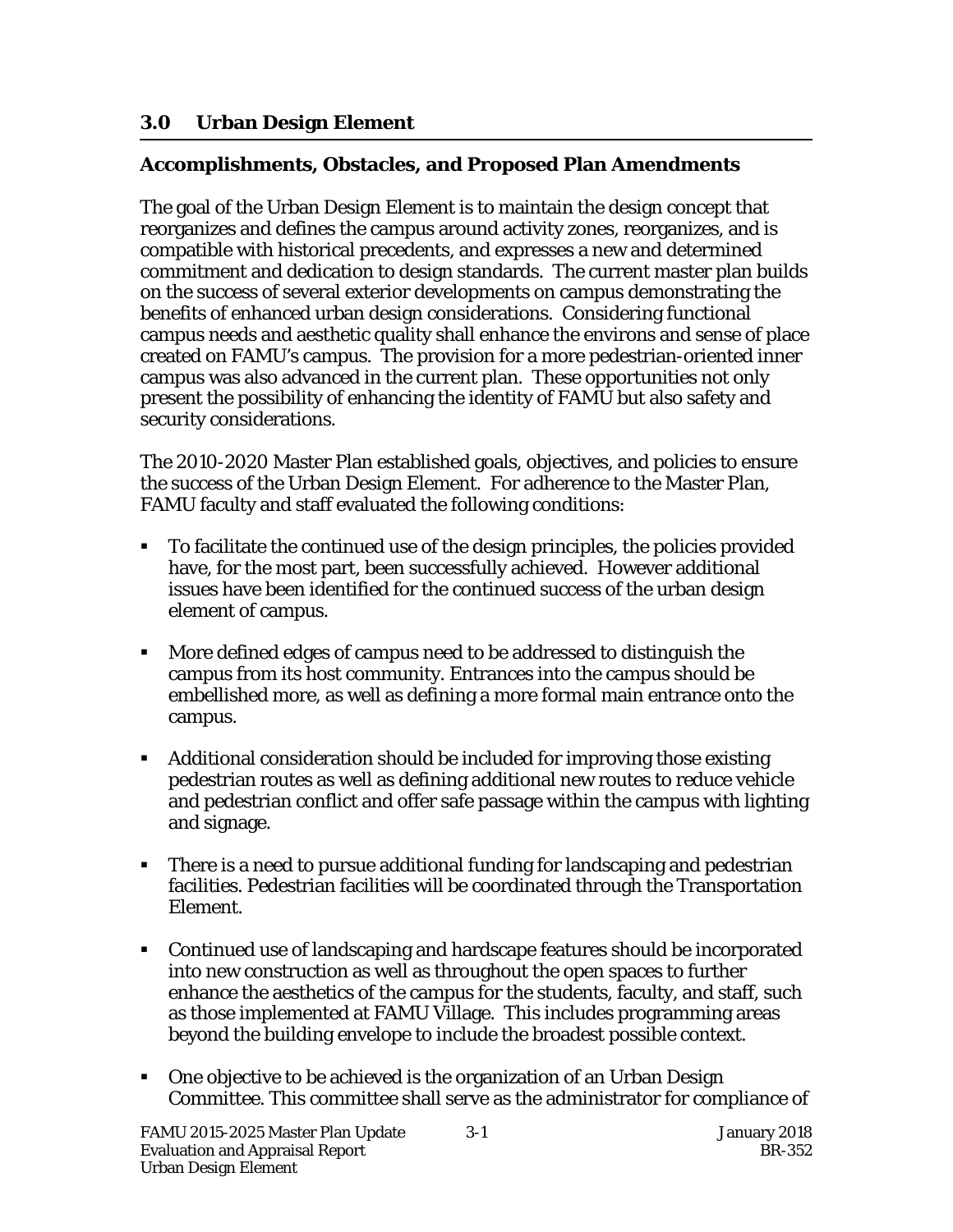all new campus facilities. This committee shall assure that the Architecture and Landscape Architecture Guidelines are in accordance with the goals, objectives and policies of the Master Plan while establishing a review body to ensure compliance and consistency with the Campus Master Plan.

- The university has protected, enhanced, and relocated open space while relocating other programmed land uses.
- Committees are being established to review process policy for implementation of future facilities, including public safety policy review.
- The Architecture and Landscape Architecture Guidelines need to be evaluated and updated, including requirements for sustainability and best management practices.
- The shade trees and street tree program shall be further developed and implemented throughout campus.
- The university has created the Sustainability Institute, an entity independent of any one department or school, which is charged with applying sustainability throughout the university. The institute encourages collaborations across the university and addresses everything from academics to research to environmental solutions.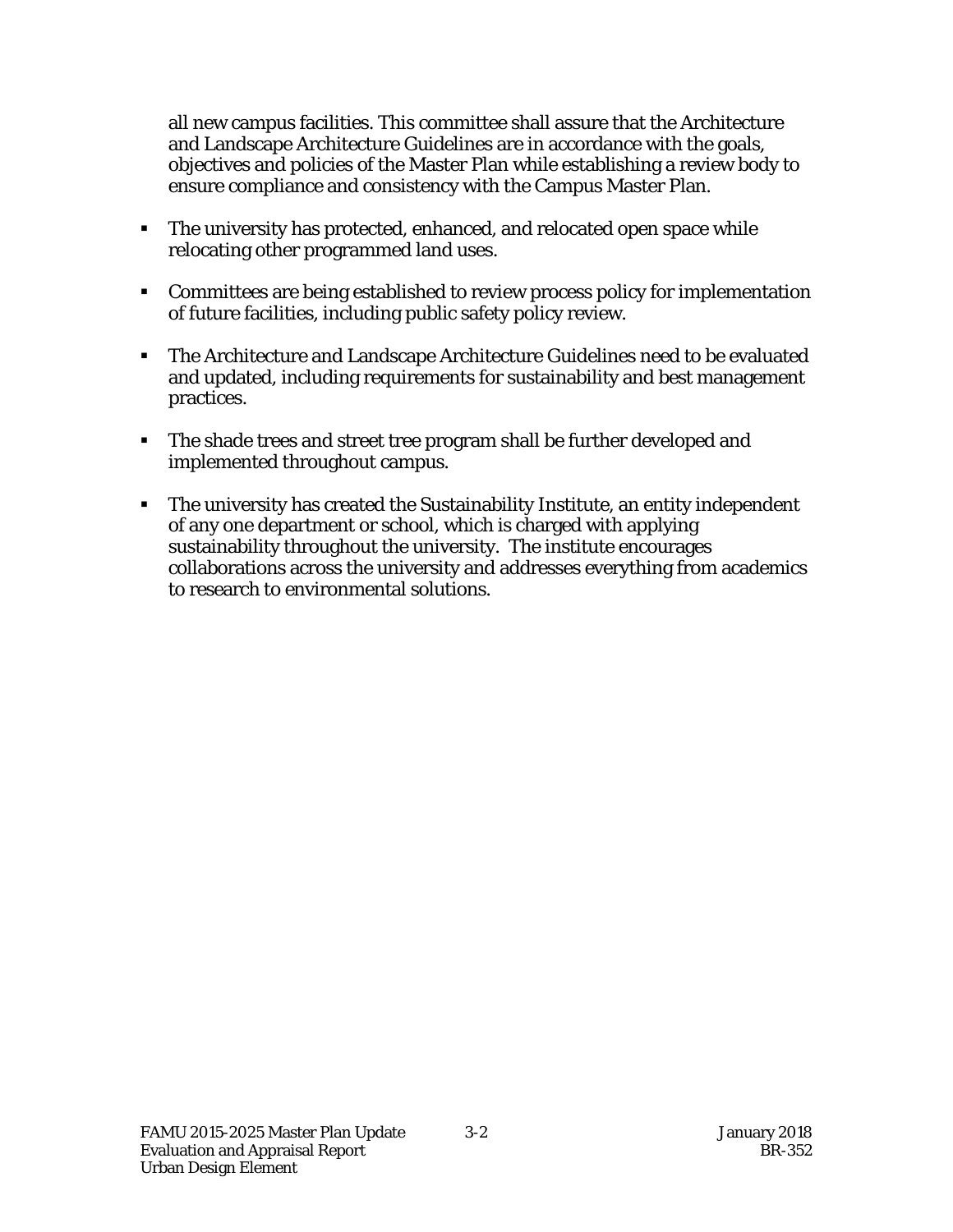### **4.0 Land Use Element**

j

## **Accomplishments, Obstacles and Proposed Plan Amendments**

The goal of the Land Use Element is to promote a development pattern that guides future growth into developable areas and away from environmentally sensitive areas in a manner that is compatible with the host community. The Future Land Use Map shall detail the location and types of facilities required by the growth of student population to meet their needs. The map will also correct existing internal land use compatibility problems while continuing to avoid land use compatibility conflicts with surrounding non-university properties. This element will support optimization of developable land resources and protection of natural resources, including historic and archeological resources, while allowing flexibility to meet long range needs. Further provisions for infrastructure, parking and traffic circulation, utilities and support services systems required by newly expanded and / or relocated facilities concurrent with facilities' construction, including the provision for required land set aside(s) shall be included in this element.

The 2010-2020 Master Plan established goals, objectives, and policies to ensure the success of the Land Use Element. For adherence to the Master Plant FAMU faculty and staff evaluated the following condition:

- The university adopted and adhered to a Future Land Use Plan in accordance with the land use zones identified in the current plan as well as established and adopted intensities and densities for each zone.
- At least 75 acres of environmentally sensitive property were retained in the conservation land use zone and appropriate measures to provide buffer zones around these areas were provided.
- Land use and development decisions were coordinated with the priorities of the capital improvement plan as legislative funding allowed for.
- FAMU has optimized developable land resources while simultaneously protecting its natural resources.
- Provisions for infrastructure, parking and traffic circulation, utilities, and support services systems were achieved in conjunction with facilities' construction.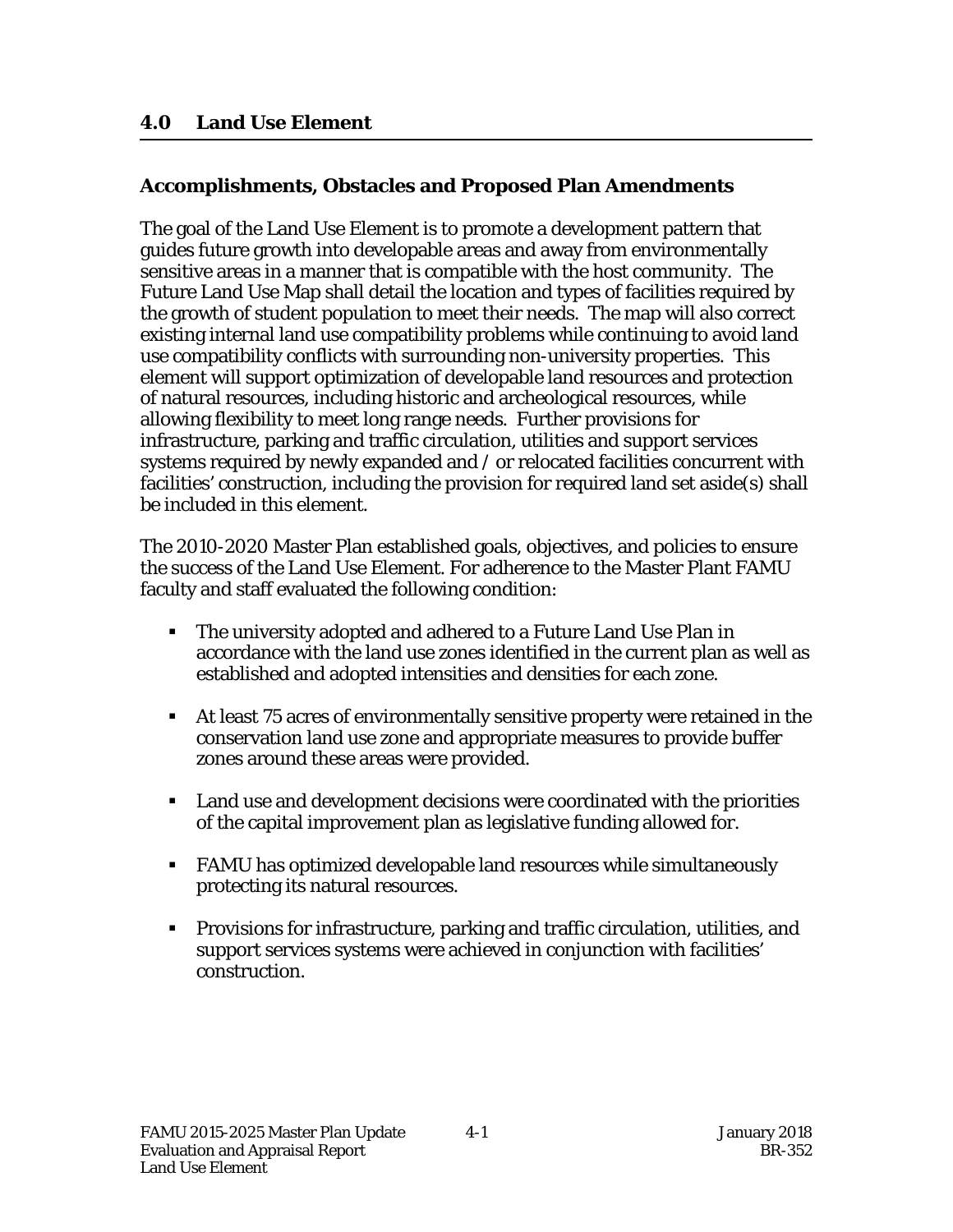## **5.0 Academic Facilities Element**

### j **Accomplishments, Obstacles and Proposed Plan Amendments**

The goal of the Academic Facilities Element addresses the need to meet academic needs of the projected student enrollment through the construction of new academic facilities and through the maintenance, renovation, and expansion of existing academic buildings. Available funding appropriations for the development of new academic facilities must be continued as well as maintaining an acceptable level-of-service of the existing academic facilities to encourage their maximum usage.

The 2010-2020 Master Plan established goals, objectives, and policies to ensure the success of the Academic Facilities Element. For adherence to the Master Plan, FAMU faculty and staff evaluated the following conditions:

- The plan is presently adhering to Florida Board of Governors funding rules and administrative procedures for requesting funding appropriations for capital projects through the three-year PECO project list. The construction of academic spaces has occurred as funding was made available. Specific items were identified to be deficient with the existing academic facilities.
- The Educational Plant Survey was completed and provides recommendations for site improvements, remodeling, renovations, additions and new construction / expansion as well as general university-wide recommendations including corrections or modifications necessary to comply with the Americans with Disabilities Act.
- Pharmacy Phase II along the eastern edge of campus was completed.
- Secondary funding sources were secured for selected projects and additional secondary funding sources will be pursued for future projects.
- FAMU will continue to implement landscaping and site improvements associated with future construction, expansion, and renovated academic facilities. These enhancements will incorporate energy efficiency and sustainable practices when possible.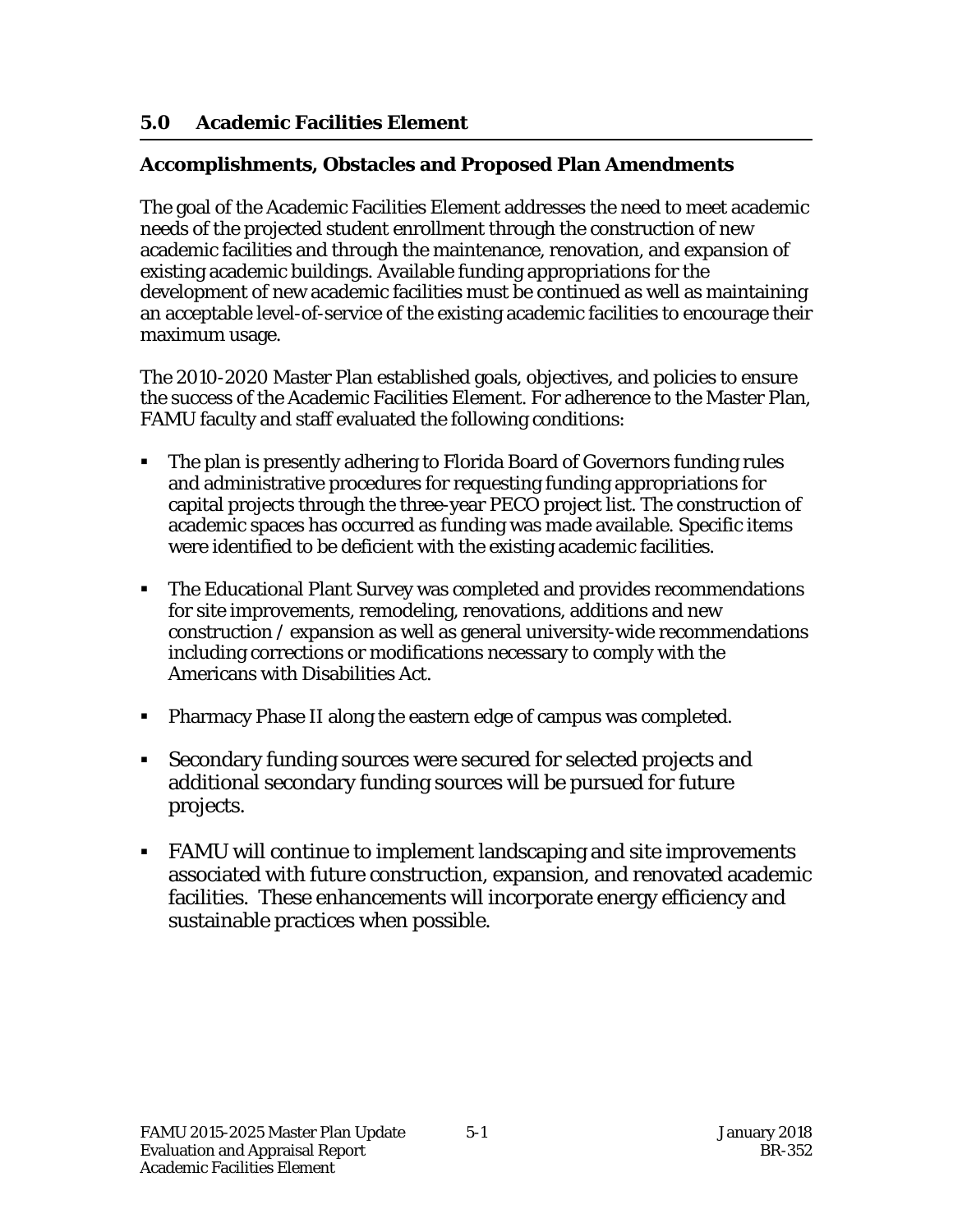## **6.0 Support Facilities Element**

### j **Accomplishments, Obstacles, and Proposed Plan Amendments**

The goal of the Support Facilities Element is to provide facilities to efficiently meet FAMU'S needs of current and projected student enrollment. Objectives to achieve this goal include providing additional support facilities to meet the needs of an expanding academic program and correct deficiencies using SUS space standards, maintain support facilities in a manner to encourage their maximum usage, and to continue to pursue all available funding sources. Policies have been established to design and construct a minimum square footage of administrative office space, student services space, and support services space. Available funding appropriations for the renovation of existing support facilities and the development of new support facilities shall be pursued.

The 2010-2020 Master Plan established goals, objectives, and policies to ensure the success of the Support Facilities Element. For adherence to the Master Plan, FAMU faculty and staff evaluated the following conditions;

- Support facilities that were provided did so in accordance with the Land Use Element and Land Use Map, the Capital Improvements Element, and the Capital Improvements Element.
- FAMU adhered to rules and procedures and pursued available appropriation and funding mechanisms for the development of new support facilities.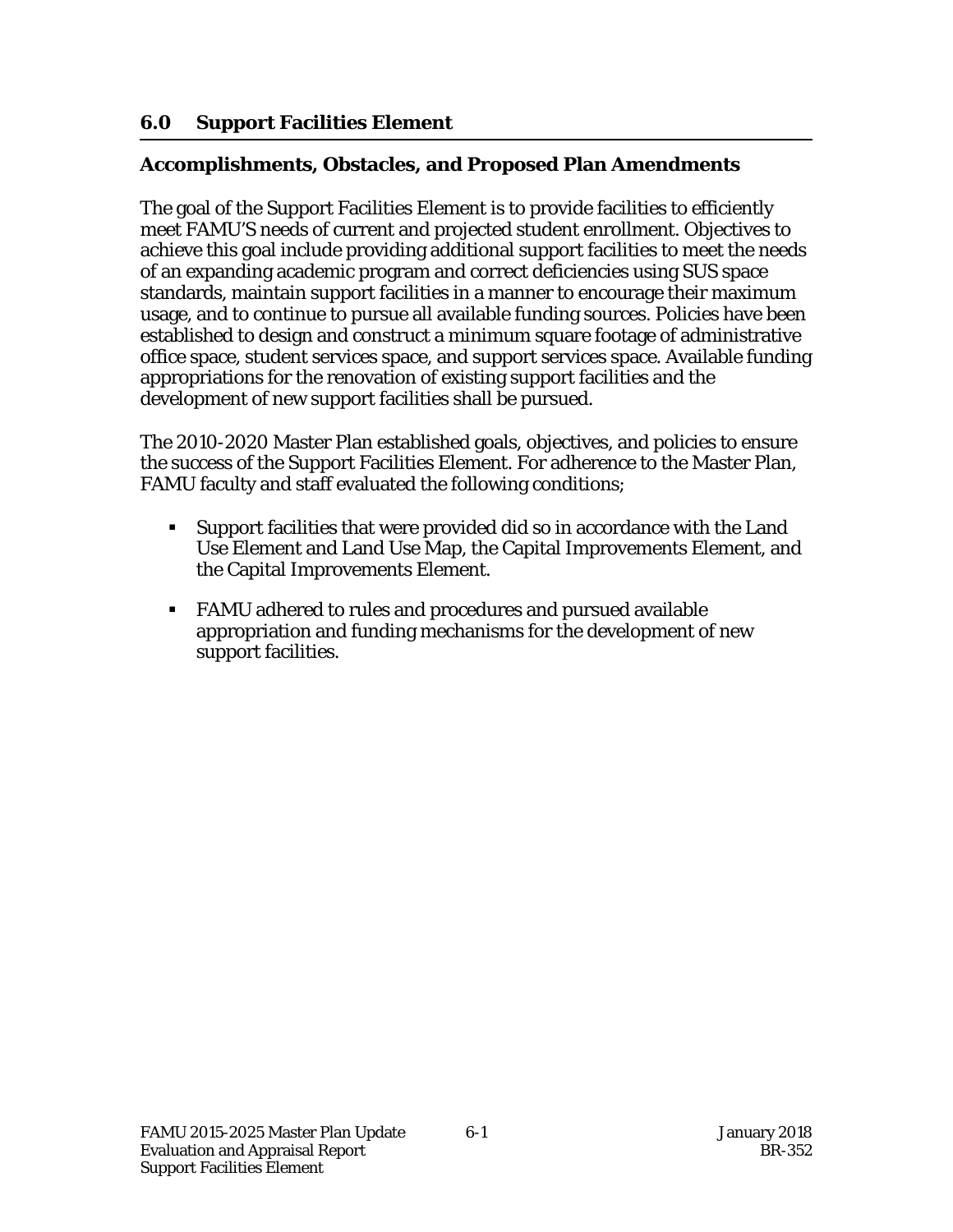## **7.0 Housing Element**

### j **Accomplishments, Obstacles, and Proposed Plan Amendments**

The goal of the Housing Element is to continue providing stable and secure student housing facilities within the campus boundaries, offering a social environment that is affordable and conducive to the academic enrichment and development of the University's student enrollment, and shall encourage and support the development of housing on campus. Objectives to achieve this goal include ensuring the availability of affordable housing within walking distance of the University's academic buildings, maintaining a bed space inventory of approximately 30 percent of the student enrollment, eliminate substandard housing and provide needed structural and aesthetic improvements to existing housing units. Further, this goal will now seek, as part of the master plan update, to encourage privately initiated on-campus housing developments as well as through Department of Education funding sources.

The 2010-2020 Master Plan established goals, objectives, and policies to ensure the success of the Housing Element. For adherence to the Master Plan, FAMU faculty and staff evaluated the following conditions:

- The university continued to strive to meet its goal to provide 30 percent of student enrollment with on-campus housing (Student Housing Comprehensive Plan 2004) for the year 2015. The university will continue to advance its goal of providing 33% on-campus housing by the year 2025. The remaining balance of housing needs may be met by off-campus facilities operated by the private sector.
- FAMU Village, an 800 bed dormitory, was constructed in the northwestern portion of campus.
- FAMU is seeking U.S. Department of Education funding to renovate and construct improved student housing.
- The university is working to advance private-public partnerships (P3) to enhance its on-campus housing inventory.
- FAMU is expanding upon current number of living-learning communities to enhance the student experience.
- **The university adheres to the Student Housing Comprehensive Plan which** identifies three critical objectives:
	- o Accommodate an increased percentage of students in on-campus housing;
	- o Improve recruitment and retention efforts;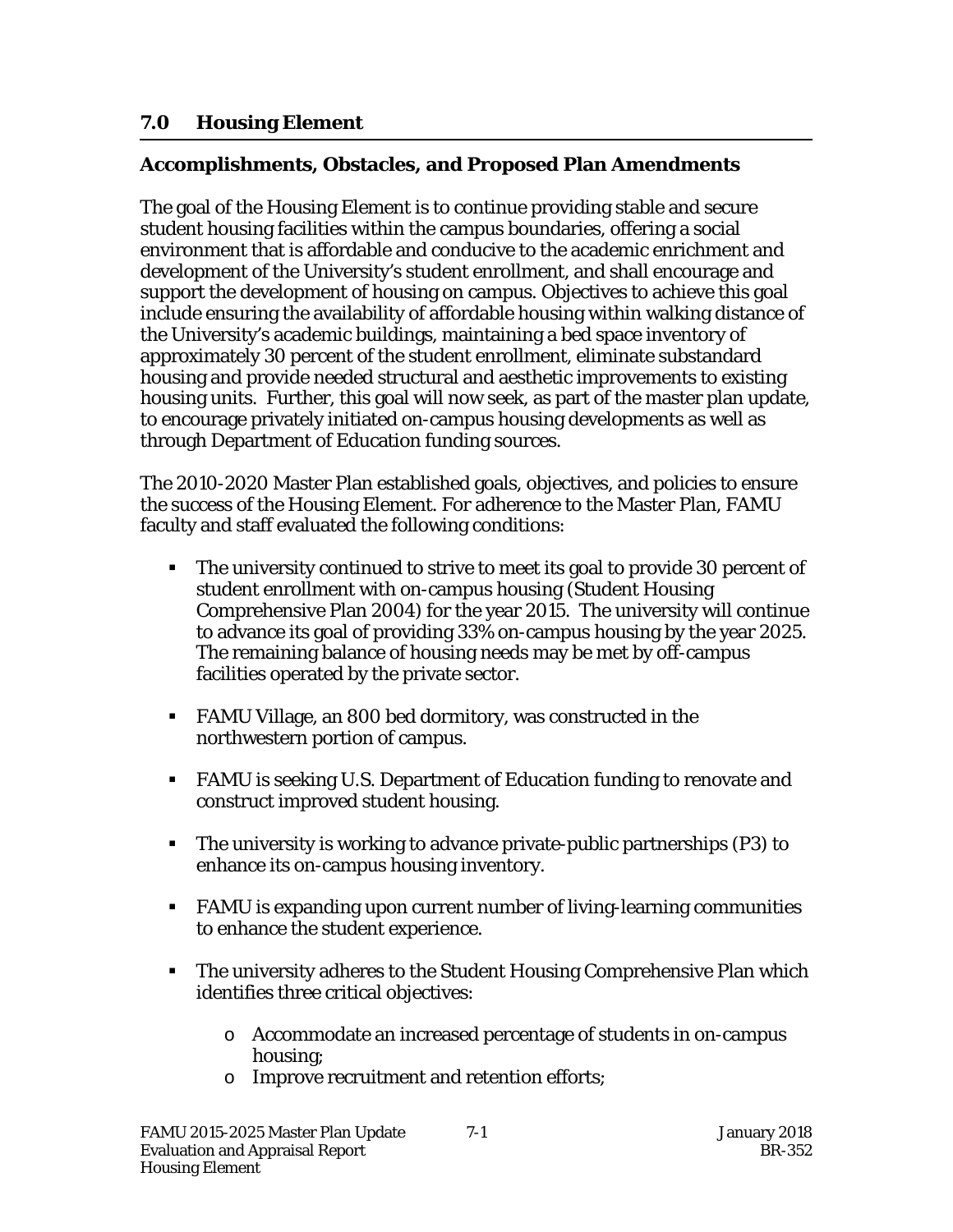- o Increase student and parent satisfaction with on-campus living options.
- The Student Housing Comprehensive Plan provides for a detailed analysis of funding for planning, design, and construction as well as maintenance of student housing facilities.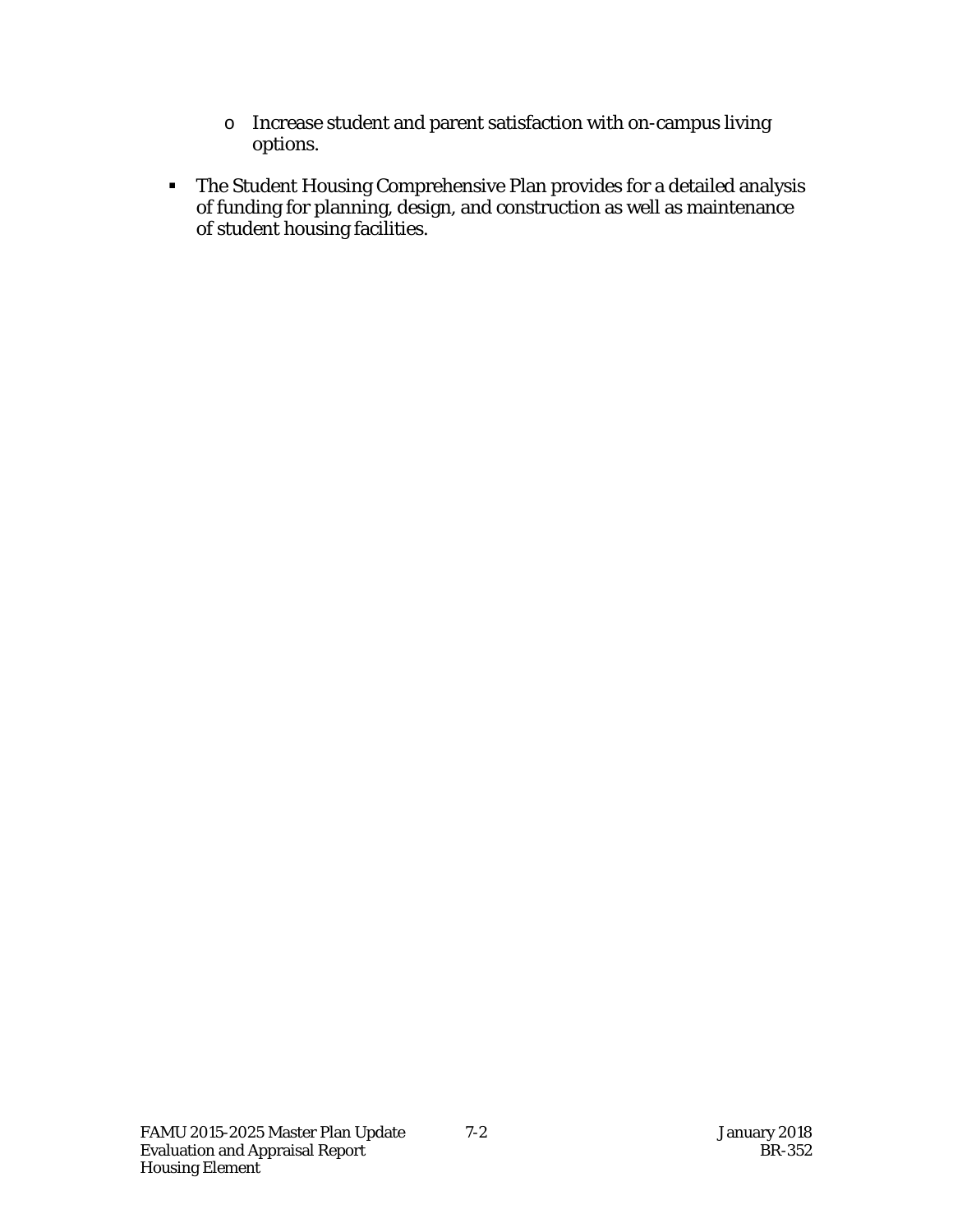## **8.0 Recreation and Open Space Element**

### j **Accomplishments, Obstacles, and Proposed Plan Amendments**

The goal of the Recreation and Open Space Element is to continue to provide, maintain and expand recreation and open space facilities at acceptable service standards to meet the anticipated demands created by existing and anticipated faculty and student enrollment growth. The objective shall ensure the availability of an adequate supply of on-campus recreation and open space facilities at adopted level-of-service standards. The objectives to achieve this goal include, ensuring the availability of an adequate supply of on-campus facilities and to maintain policies that support and encourage use of public and private funding resources to meet the projected demands of the FAMU faculty, student enrollment, and intercollegiate athletic programs growth.

The 2010-2020 Master Plan established goals, objectives, and policies to ensure the success of the Recreation and Open Space Element. For adherence to the Master Plan, FAMU faculty and staff evaluated the following conditions:

- The university has adopted and adhered to a minimum level-of-service standard for recreational acreage, for both passive and active recreation.
- FAMU has met the minimum level-of-service standard for recreational space facility improvements.
- As the university grows, pressure is placed on the retention of campus open space and recreation facilities. Additional land acquisition may be required in order to meet level-of-service standards and maintain intensities and densities for development which maximize the retention of open space as student enrollment grows.
- New recreational space facility improvements were being implemented for the FAMU Developmental Research School during the planning period.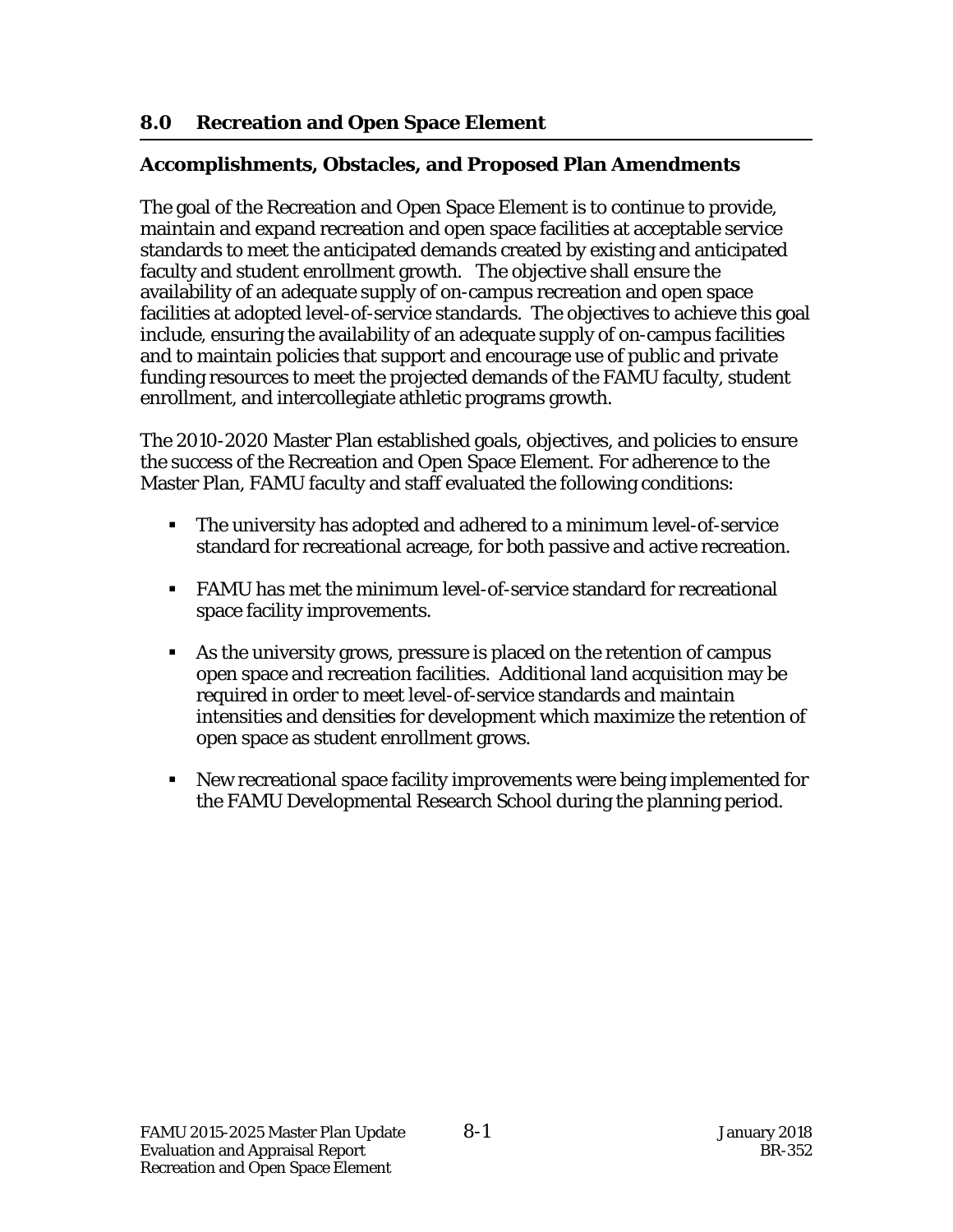## **9.0 General Infrastructure Element**

### j **Accomplishments, Obstacles, and Proposed Plan Amendments**

The goals of the General Infrastructure Element are to provide adequate stormwater management drainage capacity to protect the welfare of both the University and host community residents. The element sets to ensure adequate potable water supply and distribution for domestic and fire protection use, ensure adequate sanitary sewer collection and disposal, and to ensure adequate solid waste handling and disposal capacity.

The 2010-2020 Master Plan established goals, objectives, and policies to ensure the success of the General Infrastructure Element, for adherence to the Master Plan, FAMU faculty and staff evaluated the following conditions:

 The Campus Development Agreement, which addresses the General Infrastructure Element and associated Sub-Elements, was executed during the last planning period

Stormwater Sub-Element:

- A Stormwater Master Plan was not developed and completed during the planning period. Stormwater management facilities are designed on a project-by-project basis. The University is interested in the development of a regional stormwater management facility off-campus in conjunction with the City of Tallahassee.
- FAMU developed and maintained construction projects on campus in a manner consistent with the City of Tallahassee land development regulations and applicable statutory requirements of the Northwest Florida Water Management District Environmental Resource Permit including the adoption of level-of-service standards for stormwater management and drainage which met State of Florida water quality regulations.
- Coordination with local agencies for on and off campus drainage improvements occurred.
- FAMU continued to support the maintenance of the quality of on-campus jurisdictional wetland resources, natural stormwater management, and hydrological areas by meeting University adopted level-of-service standards for stormwater runoff quality regulations. Policies and procedures are adhered to mitigate impacts of University generated stormwater.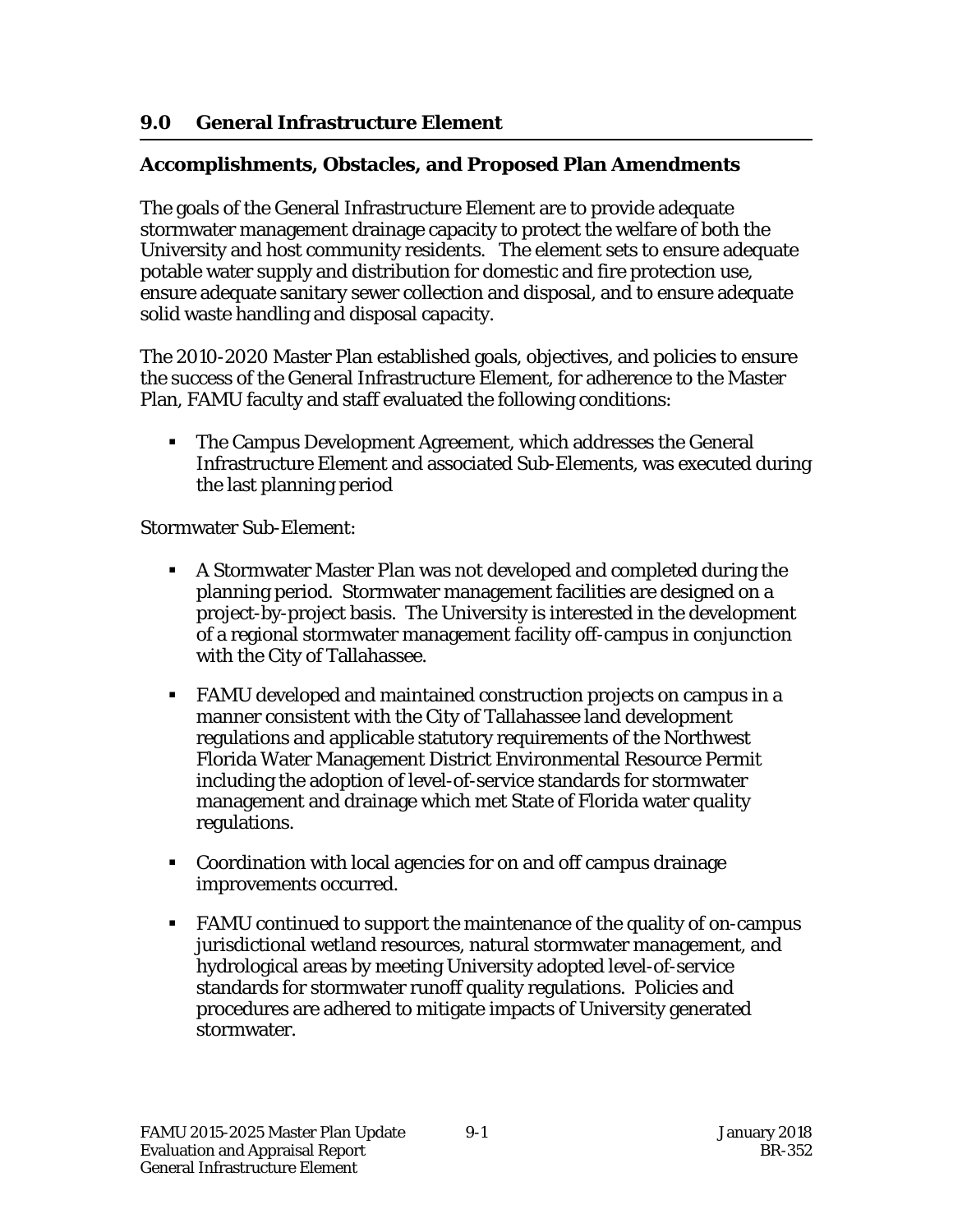Potable Water Sub-Element:

- FAMU continues to work towards ensuring the adequate provision of potable water supply and distribution for domestic use and fire protection use based on University needs and to meet and maintain adopted level-ofservice standards.
- Potable water supply is provided by the City of Tallahassee Utilities. FAMU has indicated that the City of Tallahassee has provided service in accordance with adopted level-of-service standards. The University coordinated with the service provider to identify needed corrective actions. During the planning period it was determined that no major corrective actions were required.
- As the Campus Development Agreement requires, the preparation of a Potable Water System Analysis occurred.
- As construction projects were undertaken during the planning period the University coordinated with the service provider to ensure the adequate improvement to or expansion of potable water systems and water main services.
- FAMU has integrated water conserving fixtures for new and renovated projects. The master plan update shall evaluate opportunities for additional water conservation measures related to future new and renovated projects.
- The University has formed conservation and sustainability related groups who advocate knowledge, programs, and strategies related to informational literature and awareness workshops. Facilities staff performed studies on energy saving activities during the planning period.

Sanitary Sewer Sub-Element:

- FAMU continues to work towards ensuring the adequate provision of sanitary sewer collection and disposal system based on University needs and to meet and maintain adopted level-of-service standards.
- As the Campus Development Agreement requires, the preparation of Sanitary Sewer Collection and Disposal System Analysis occurred.
- FAMU utilized the City of Tallahassee sanitary sewer transmission and treatment system.

Solid Waste Sub-Element: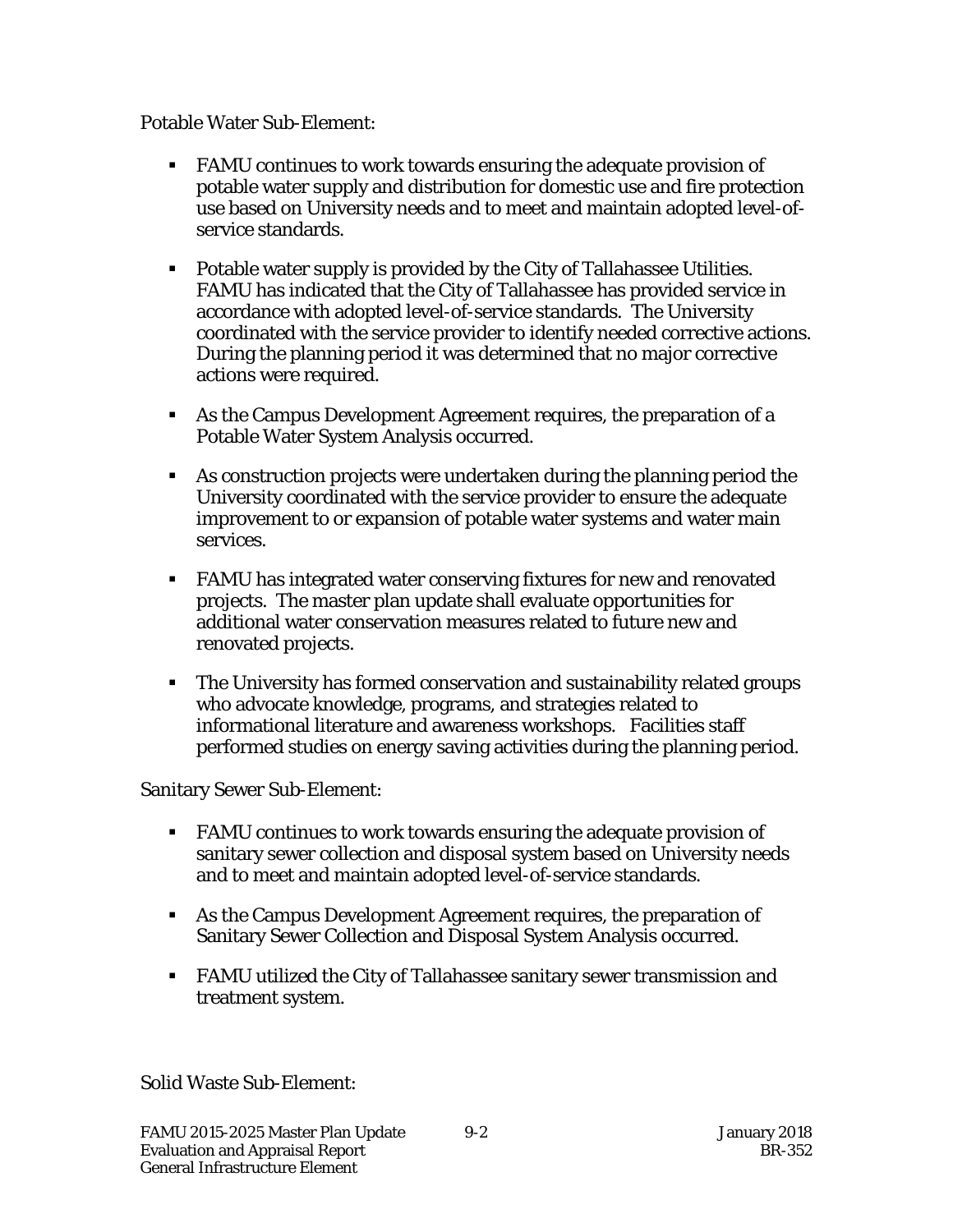- FAMU ensured the adequate provision of solid waste handling and disposal services based on University needs and to meet and maintain adopted level-of-service standards.
- The University continues to work on a monitoring program to estimate solid waste generation.
- The City of Tallahassee provided the University with solid waste handling and transporting services as well as the provision of acceptable disposal facilities.
- The University continues to implement more efficient solid waste handling systems such as compactors and will continue to explore opportunities to utilize more efficient solid waste handling systems in other locations on campus. Opportunities for the relocation and appropriate screening will be evaluated during the plan update.
- FAMU continues to implement techniques towards the reduction of solid waste stream and achieving increased recyclable volumes including the increased use of compactors and recycling stations on campus.
- The University has formed conservation and sustainability related groups who advocate knowledge, programs, and strategies related to informational literature and awareness workshops for solid waste management.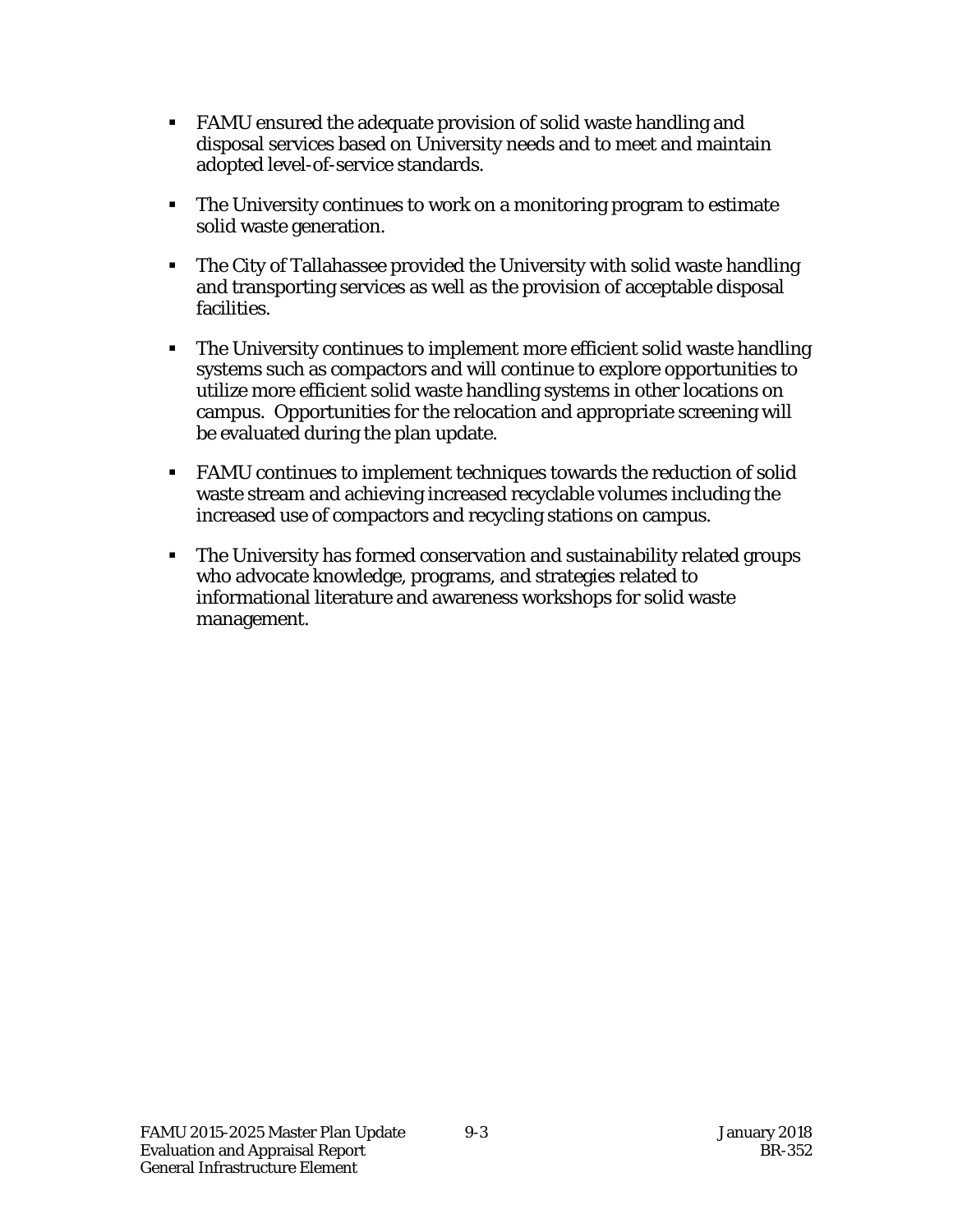### **10.0 Utilities Element**

### j **Accomplishments, Obstacles, and Proposed Plan Amendments**

The Utilities Element is to provide adequate provision of hot water, chilled water, energy, and telecommunications services to meet existing and future buildings needs.

The 2010-2020 Master Plan established goals, objectives, and policies to ensure the success of the Utilities Element. For adherence to the Master Plan, FAMU faculty and staff evaluated the following conditions:

 The Campus Development Agreement, which addresses the Utilities Element and associated Sub-Elements, was executed during the last planning period.

Chilled Water Sub-Element:

- FAMU ensured the adequate provision of chilled water based on University needs and to meet and maintain adopted level-of-service standards. The University updated maintains its valid water permit through 2020.
- A reassessment of the Chilled Water Systems Analysis was completed as part of the Energy Audit Report prepared for campus. Looking at chilled water flow – how to be more efficient with existing chilled water.
- FAMU recertified one of the chilled water units. The University also installed a new well in support of the chilled water system. The University is going to recommend the addition of an additional chiller to expand the current capacity as new development arises. FAMU has entered into a demand flow agreement.
- The University adhered to energy consumption reduction initiatives during the planning period.
- The University will evaluate the need for additional chilled water upgrades during the current planning period as campus expansion is evaluated.

Electrical Power + Other Fuels Sub-Element:

 FAMU ensured the adequate provision of electrical power distribution and other fuel systems based on University needs and to meet and maintain adopted level-of-service standards.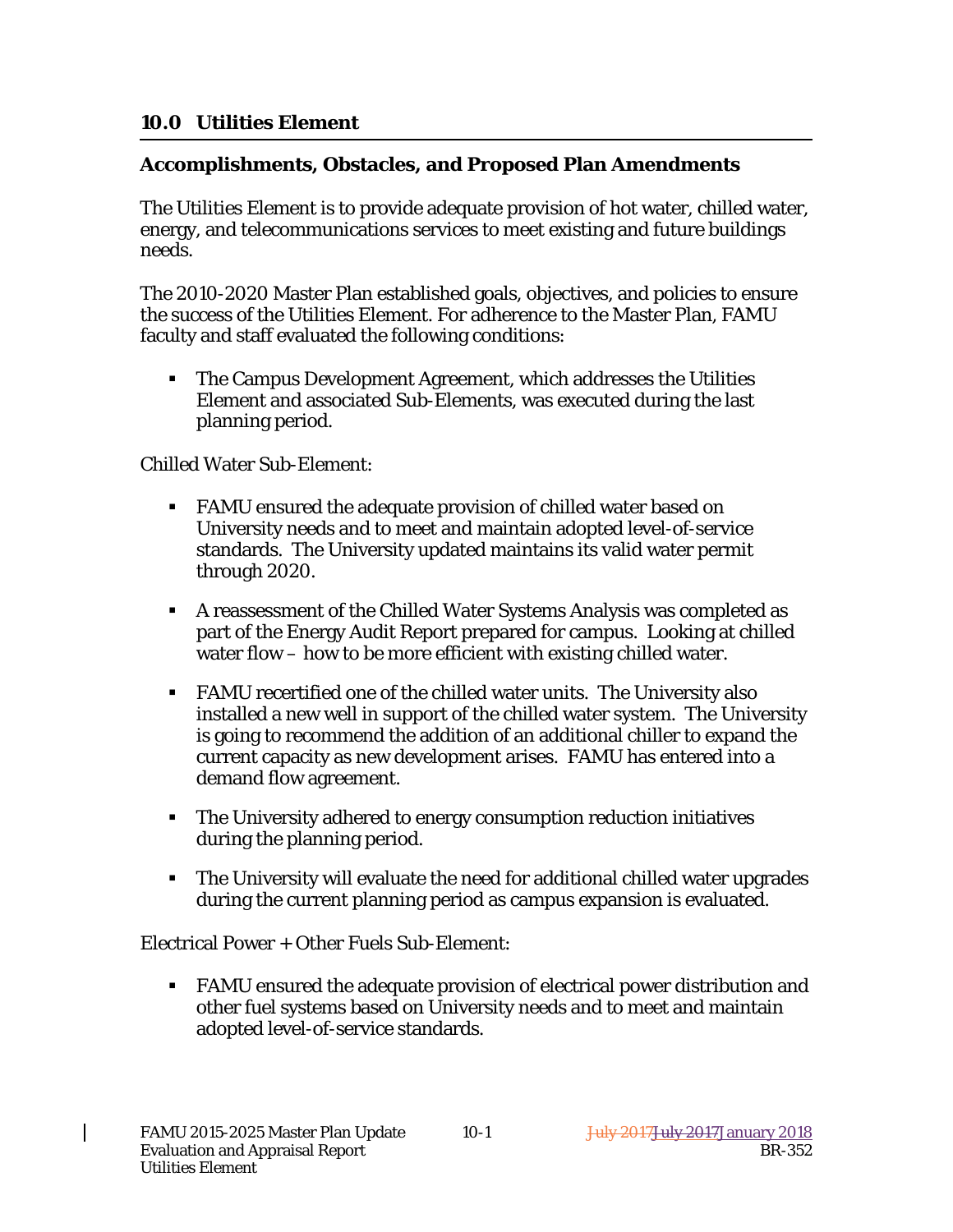- The ARCH/STUDY is currently being prepared which assesses the current electrical distribution system and provides rating information that guides the University when working on the system.
- During the planning period the University continued to make improvements to the electrical grid servicing campus site lighting.
- FAMU relocated its natural gas meters and is in the process of taking ownership of the gas distribution system on campus. The University also installed a natural gas fuel source which serves as the primary source and a propane source as the backup.
- FAMU will continue to provide the Natural Gas Distribution Assessment that is required twice per year.
- FAMU shall seek to identify opportunities to further address deficiencies and improve energy systems distribution on campus as well as evaluate opportunities for sustainable energy systems.
- The University will evaluate the need for additional energy system upgrades during the current planning period as campus expansion is evaluated.
- FAMU also decentralized boiler facilities (central steam plant / steam distribution center).
- The current system of funding for infrastructure improvements has been affected by reduced state funding which limits the ability to implement needed infrastructure improvements.

Telecommunications Sub-Element:

- FAMU ensured the adequate provision of telecommunications service based on University needs and to meet and maintain adopted level-ofservice standards.
- The University continued to maintain the Telecommunications Computer Network Systems Analysis. An analysis of deficiencies and projected telecommunication needs was evaluated during the current planning period.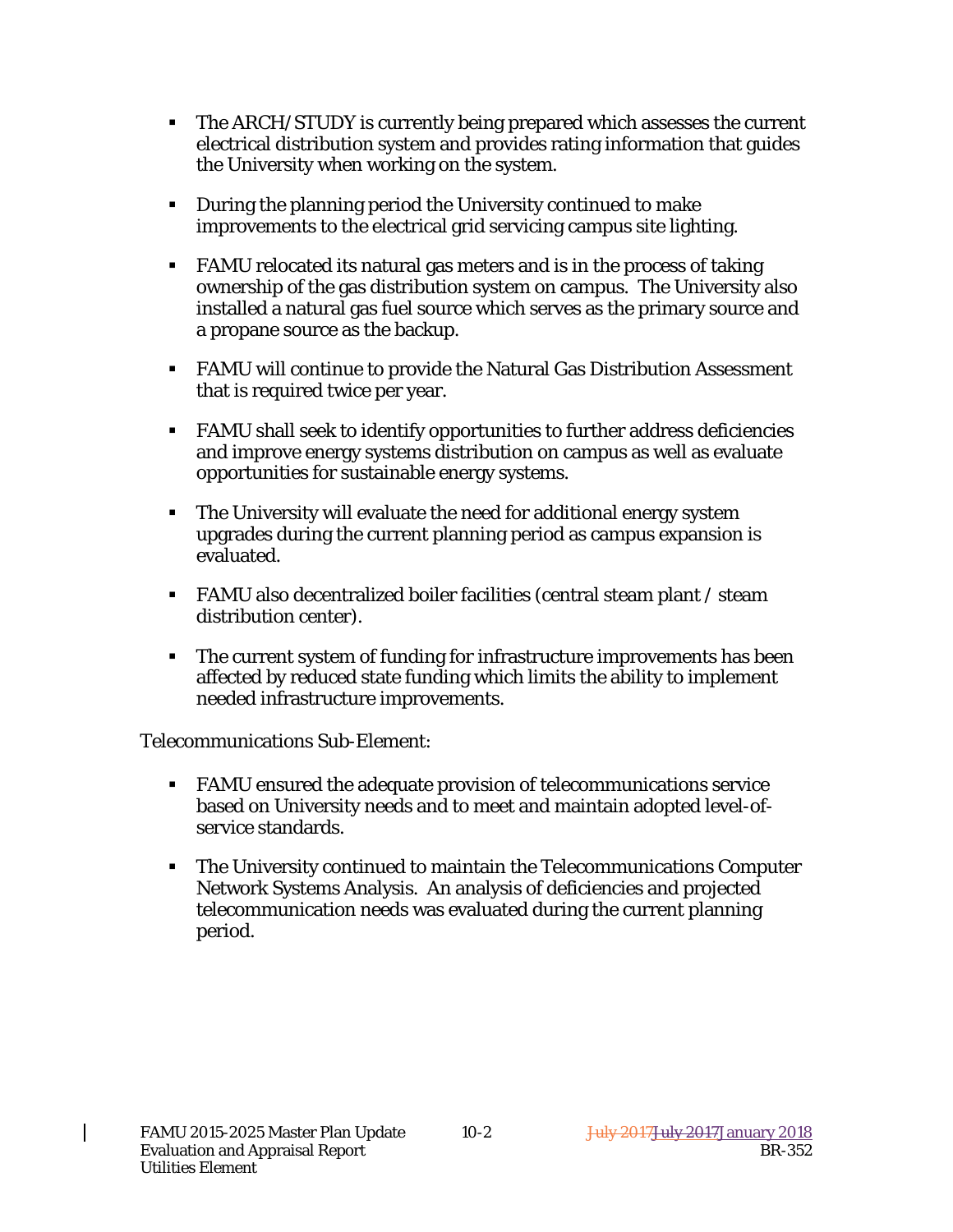## **11.0 Transportation Element**

### j **Accomplishments, Obstacles, and Proposed Plan Amendments**

The goal of the Transportation Element is to provide staged expansion and improvement to existing transportation facilities to meet the needs of its student body, faculty, staff, and support personnel. In addition the University shall develop and maintain an orderly, safe on-campus pedestrian and bicycle circulation system which encourages the use of non-motorized transportation modes.

The 2010-2020 Master Plan established goals, objectives, and policies to ensure the success of the Transportation Element. For adherence to the Master Plan, FAMU faculty and staff evaluated the following conditions:

- The Campus Development Agreement, which addresses the Transportation Element, was executed during the last planning period. There were no on and off-campus transportation concurrency mitigation measures required as well as adopted level-of-service standard issues.
- FAMU provided sufficient parking capacity without increasing the acreage dedicated to parking facilities. During the current planning period the University will identify opportunities for parking garages in order to make land available for the development of new academic, support, athletic, and housing facilities.
- FAMU operated two passenger shuttle buses, throughout campus during the week days and weekends. The UPass program allows students to utilize StarMetro routes adjacent to campus as well as city wide.
- The University continues to evaluate strategies to encourage the use of multiple transportation modes such as bicycle lanes and multi-use paths.
- The restructuring of on-campus traffic circulation was limited. Despite this limitation the plan update will continue to examine opportunities to restructure on-campus circulation, internal roadway circulation, road closures, and intersection improvements in order to improve transportation systems of various modes associated with the plan. Funding limitations restricted the advancement the University's efforts in this area.
- Coordination with local, regional, and state transportation agencies to advance motorized and non-motorized facilities occurred during the planning period.
- FAMU made provisions for multiple transportation modes on campus during the planning period. The success of these provisions has been marginal. Additional efforts to evaluate the utilization of the multiple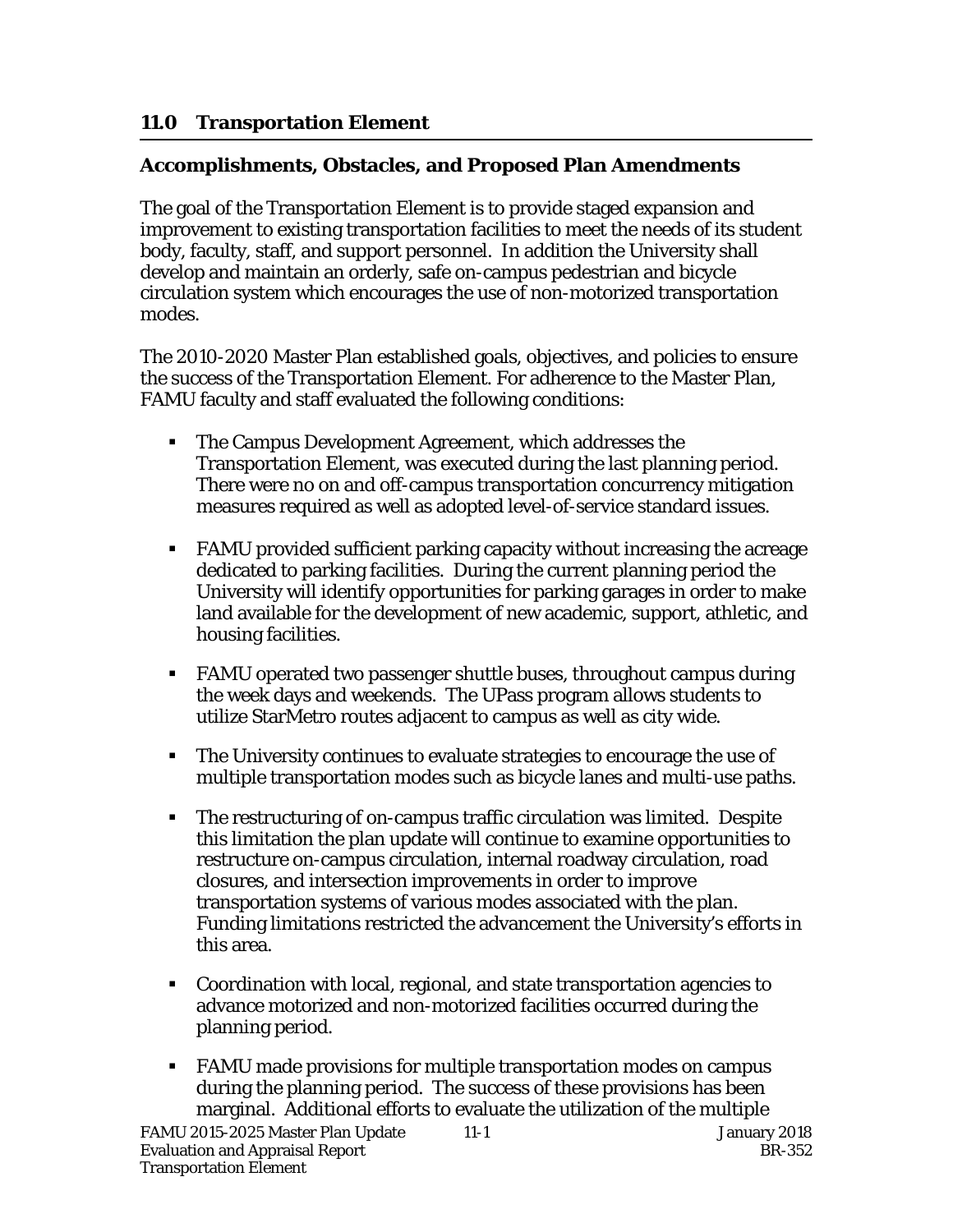transportation modes offered for users will be examined in the current plan. The integration of multiple transportation modes in camps facilities plans, designs, and construction contract documents will also be reviewed.

- It was observed during the planning period that the use of bicycles on campus continues to be limited. Mopeds are favored over bicycles. Provisions for bicycle facilities on campus were limited during the planning period. Evaluation of bicycle facilities will be undertaken during the current planning period.
- Provisions for pedestrian circulation and corridors on campus were addressed during the planning period but the need for enhancement of such facilities still exists. Evaluation of pedestrian circulation and corridors will be undertaken during the current planning period.
- Additional funds are necessary to make appropriate repairs and/or modifications to existing sidewalks and pedestrian corridors. The cross campus corridor needs to be completed. Funding limitations continued to be an obstacle to achieving the goal.
- As new facilities were constructed provisions were made in accordance with the Americans with Disabilities Act (ADA). Funding limitations did not allow for outstanding noncompliant ADA facilities to be resolved.
- There are outstanding conflicts between pedestrian and vehicular crossings that need to be examined in the plan update.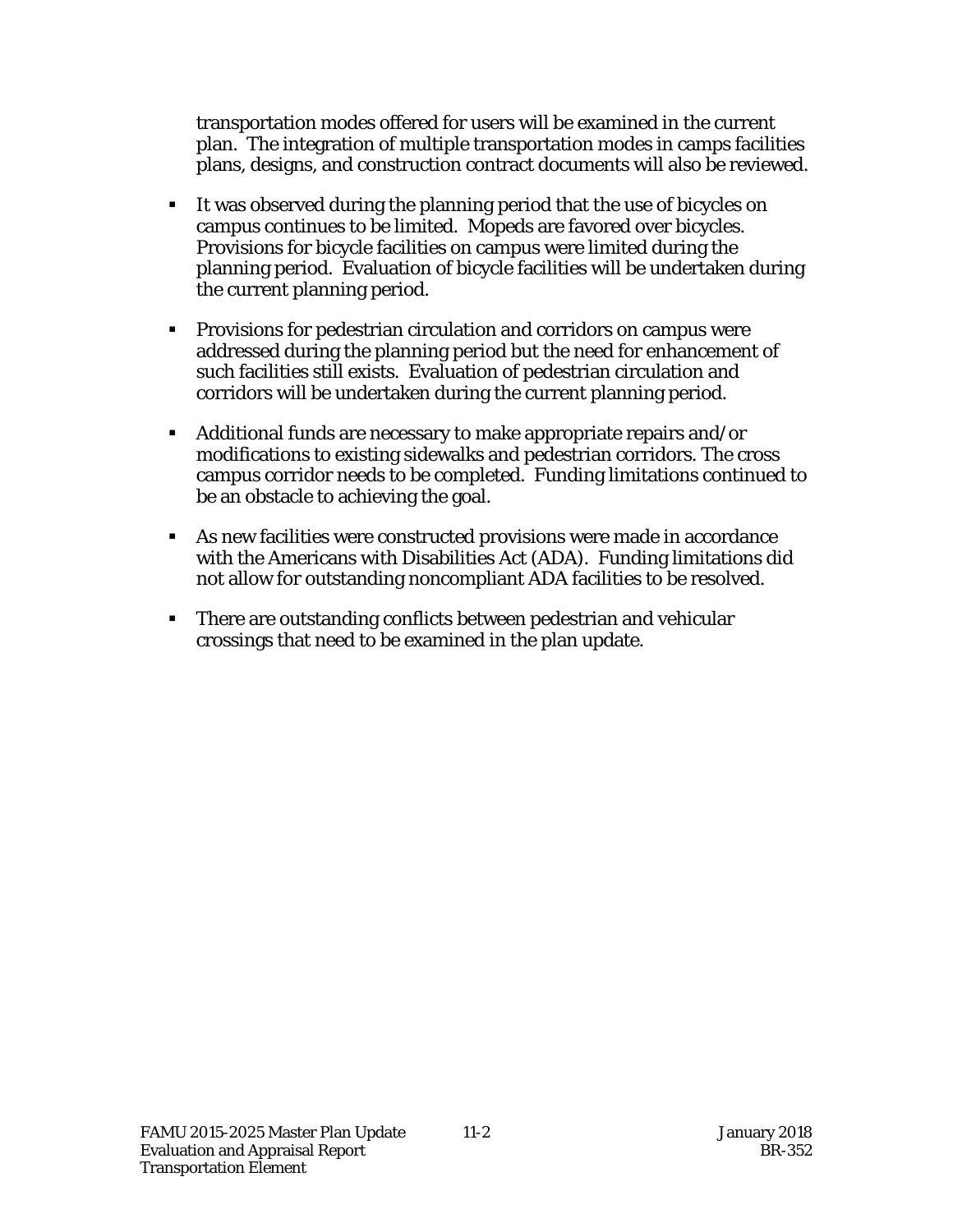# **12.0 Intergovernmental Coordination Element**

### j **Accomplishments, Obstacles, and Proposed Plan Amendments**

The goal of the Intergovernmental Coordination Element is to coordinate the planning and policy making of the university with Tallahassee and Leon County and other local, regional, state, and federal agencies to ensure that the university develops, provides services, and implements the goals, objectives, and policies of the Master Plan.

FAMU shall establish level-of-service standards and concurrency requirements for public facilities which are not in conflict with Tallahassee and Leon County standards and concurrency management provisions. A process for reciprocal plan review with local agencies as well as the establishment of an Intergovernmental Coordination Committee with local, regional, and state agencies may be evaluated. The university shall monitor and participate in the review and comment of proposed development activities within the context area of FAMU's campuses. The update of the plan shall be coordinated with units of government at all levels.

The 2010-2020 Master Plan established goals, objectives, and policies to ensure the success of the Intergovernmental Coordination Element. For adherence to the Master Plan, FAMU faculty and staff evaluated the following conditions:

- The Campus Development Agreement, which addresses the Intergovernmental Coordination Element, was executed during the planning period.
- FAMU maintained level-of-service standards and concurrency requirements for public facilities. The standards were not in conflict with adopted local, regional, and state level-of service standards.
- The university continues to work towards meeting the level-of-service standards for public facilities and services that are interconnected with local facilities and services for which the local government had operational and maintenance responsibilities. These facilities included stormwater management, potable water, sanitary sewer, solid waste, and transportation.
- **The university adhered to a process for reciprocal plan review with the City** of Tallahassee. No proposed amendments exceeded the thresholds in s. 1013.30 (9) F.S. which therefore did not require submittal to local, regional, and state governments for review and comment.
- FAMU was informed of and participated in review and comment of proposed development activities within the context area of campus.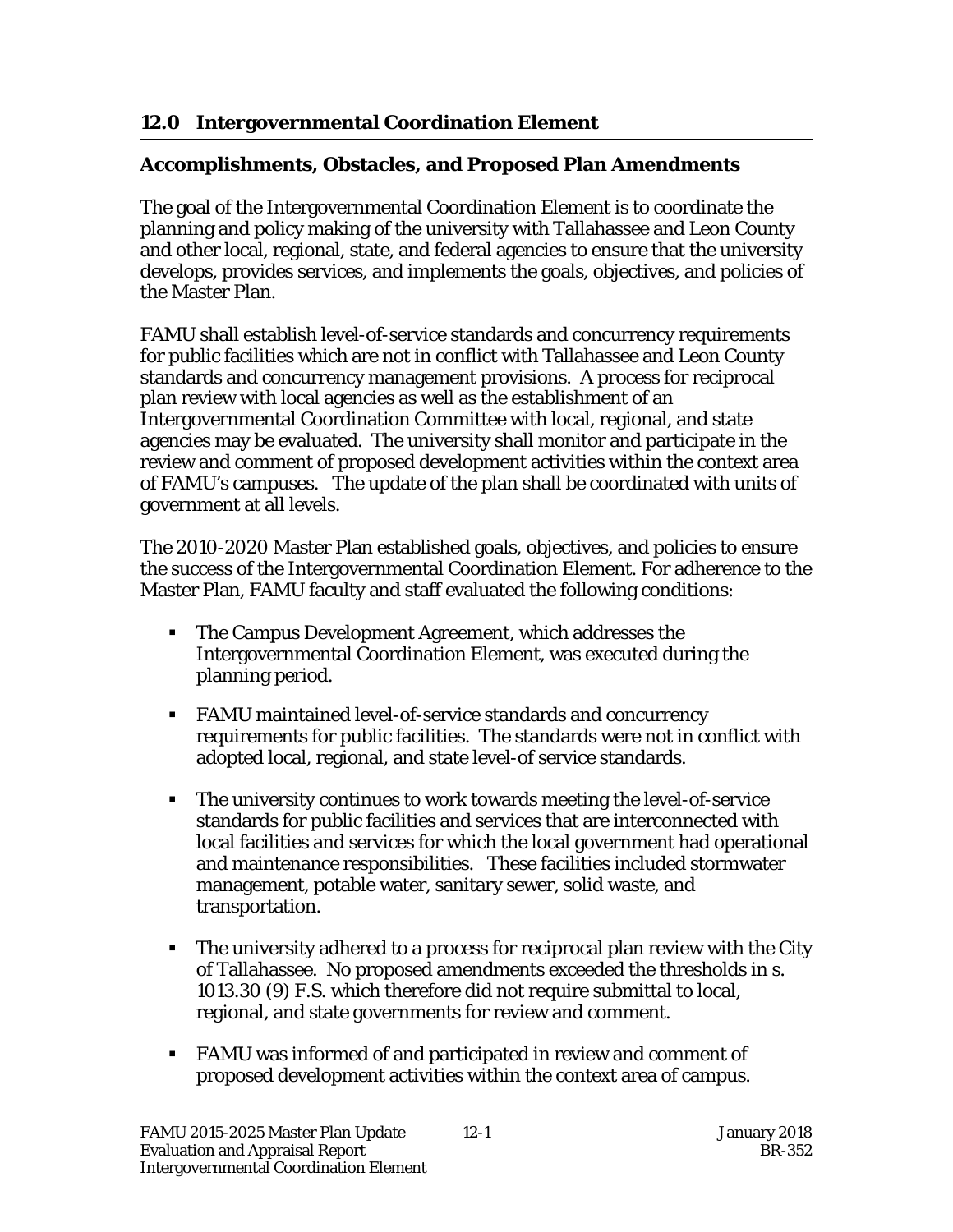- The plan update has and will continue to be coordinated with units of government at all levels as required.
- FAMU entered into and executed an extension of the Campus Development Agreement with the City of Tallahassee through December 31, 2018.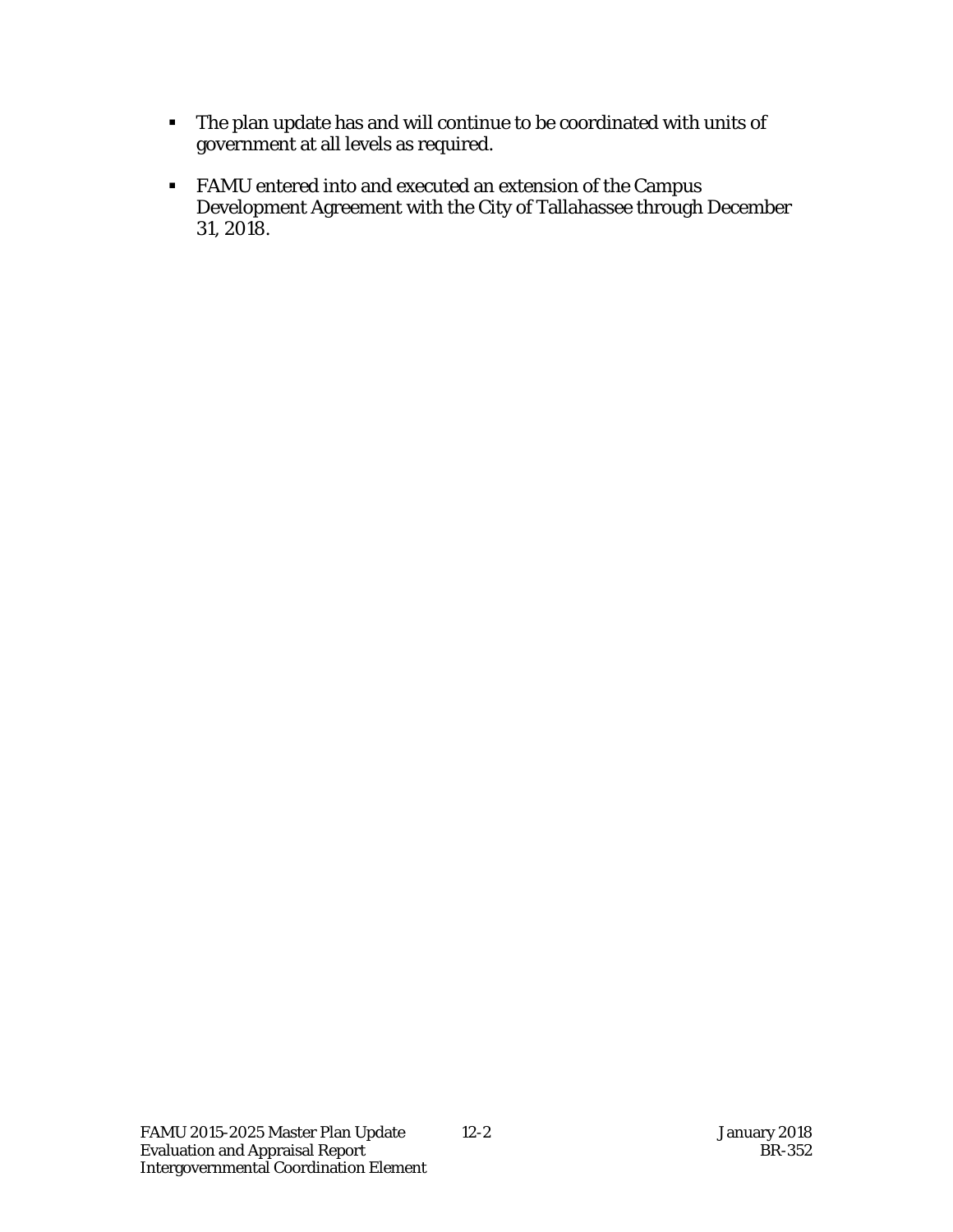## **13.0 Conservation Element**

### j **Accomplishments, Obstacles, and Proposed Plan Amendments**

The goal of the Conservation Element is to conserve, protect, and provide for the appropriate management of FAMU's natural resources and conservation areas. The university will continue to facilitate conservation programs that protect the campus air quality and allow for the conservation and appropriate utilization of existing and future energy sources. It will also conserve and appropriately utilize its water resources, both water quality and water quantity, continue to protect its wildlife habitat and native vegetative communities and reduce the volume and degree of hazardous waste generated by university facilities.

The 2010-2020 Master Plan established goals, objectives and policies to ensure the success of the Conservation Element. For adherence to the Master Plan, FAMU faculty and staff evaluated the following conditions:

- The university adhered to all programs to protect campus air quality that allowed for the conservation and appropriate utilization of existing and future energy resources.
- FAMU maintains recycling programs across campus.
- On-campus energy awareness programs were adhered to during the planning period. Further programs will be evaluated during the current planning period.
- Energy audits did and will continue to be conducted for campus buildings. Energy efficient materials and mechanical systems were included on newly constructed and substantially renovated campus buildings.
- The Florida Clean Indoor Air Act was adhered to.
- Conservation land use areas were adopted in accordance with the plan.
- FAMU conserved and appropriately utilized its water resources both in terms of quantity and quality.
- The university will continue to evaluate the use of stormwater retention facilities for irrigation on-campus during the current planning period. Stormwater borne pollutants were minimized through Best Management Practices.
- FAMU continued to protect and conserve wetland areas by maintaining compliance with the appropriate regulatory agencies. Compliance with applicable regulations and mitigation requirements across regulatory agencies was adhered to for development impacting flood prone areas.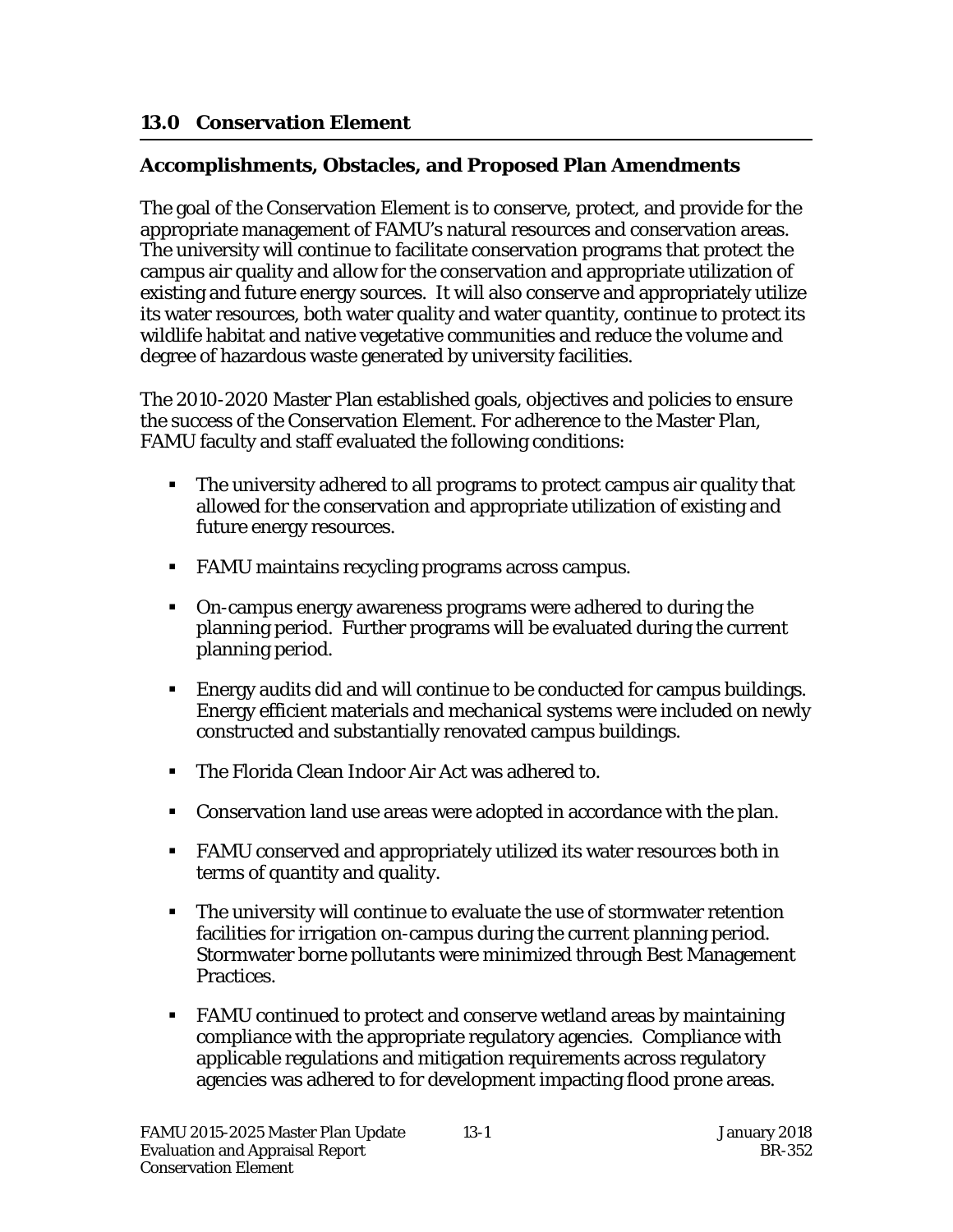Other regulations affecting the development of environmentally sensitive lands were adhered to.

- The university adhered to a cleanup program for the forested wetland areas on campus. FAMU continued to comply with existing water quality and quantity programs including those that impacted wetland areas. Buffer standards for upland areas adjacent to wetlands were adhered to.
- FAMU continued to conserve and protect its wildlife habitat and native vegetative communities through appropriate care techniques.
- FAMU will seek to adopt appropriate wildlife and vegetation management, protection, and conservation lists and programs when evaluating campus development projects.
- FAMU has and will continue to reduce the volume and degree of hazardous wastes generated on campus. The university adhered to its Hazardous Communication Program Policy to assist with managing its generated hazardous wastes. The program is reevaluated on an on-going basis.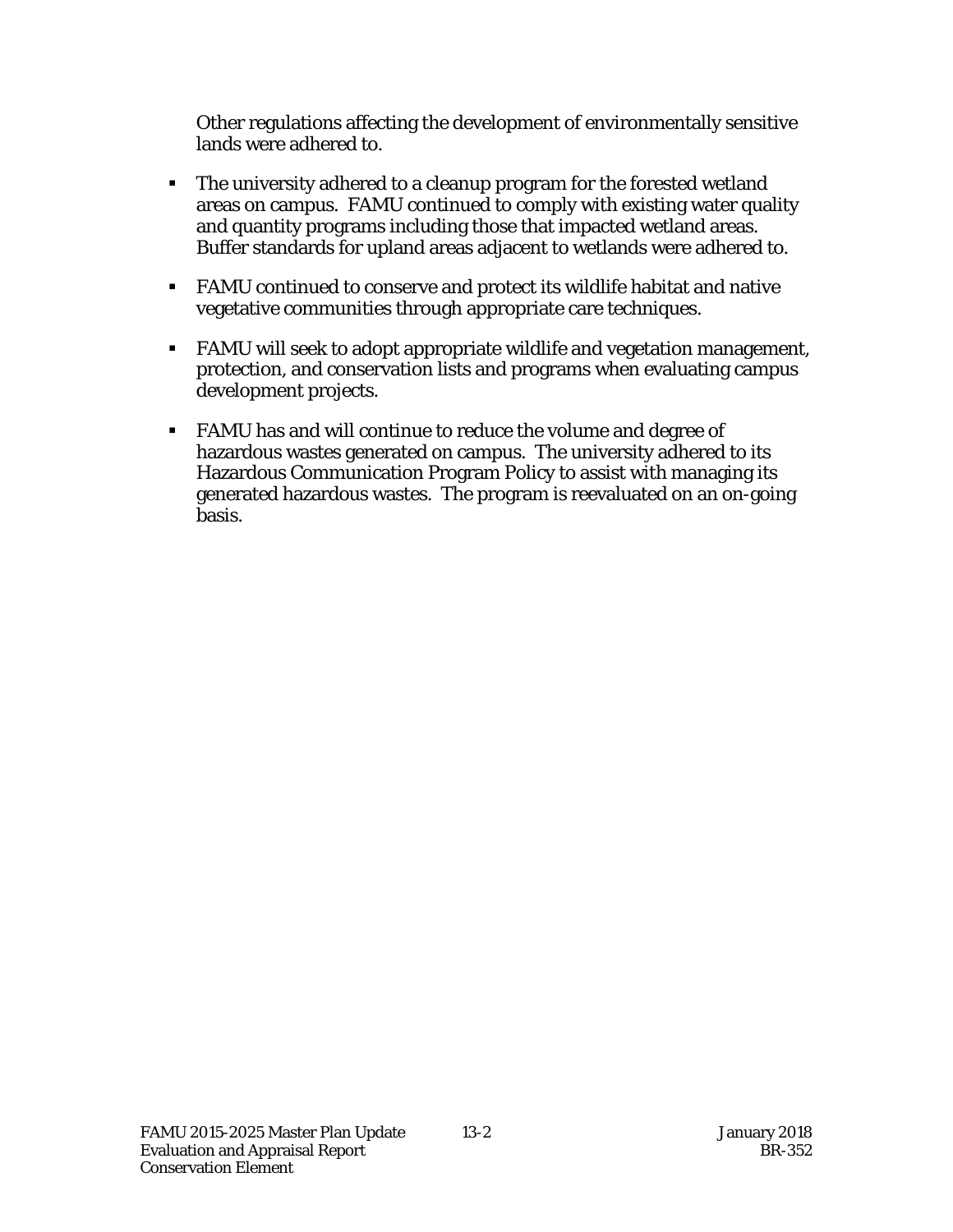## **14.0 Capital Improvement Element**

### j **Accomplishments, Obstacles, and Proposed Plan Amendments**

The goal of the Capital Improvements Element is to undertake appropriate actions necessary to provide academic and support facilities to all enrolled students in a manner that protects the investment and maximizes the use of existing facilities and promotes orderly, planned development. The objective is to provide capital improvements to correct existing deficiencies, to accommodate anticipated growth, and to replace aging or obsolete facilities. The University shall base the coordination of land use decisions associated with the implementation of capital improvements upon the development requirements of the plan, the development agreements of the plan, and the availability of necessary facilities needed to support development activities.

The 2010-2020 Master Plan established goals, objectives, and policies to ensure the success of the Capital Improvements Element. For adherence to the Master Plan, FAMU faculty and staff evaluated the following conditions:

- The University made provisions for prioritized and scheduled capital improvements, based on evaluation and ranking criteria, to correct existing deficiencies, accommodated anticipated campus growth, and replaced aging and obsolete facilities in accordance with the Capital Improvement Program / Plan (CIP).
- The basis for the coordination of land use decisions was associated with the implementation of capital improvements as outlined within the plan as well as development agreements contained within, and level-of-service standards for infrastructure and open space.
- FAMU ensured compliance with adopted level-of-service standards for roadways and transportation facilities during the planning period.
- The University continued to adhere to capital improvement programming procedures the recommendations for which will continue to rely on funds appropriated by the Florida Board of Governors. Proper consideration was given to and will continue to project criteria consisting of site improvements, utility extension and easements, parking and traffic circulation needs, compliance with standards, and compliance with architectural and landscape design guidelines.

The University completed the Educational Plant Survey the University and engaged in the preparation of the Needs Assessment which formed the basis for capital improvements.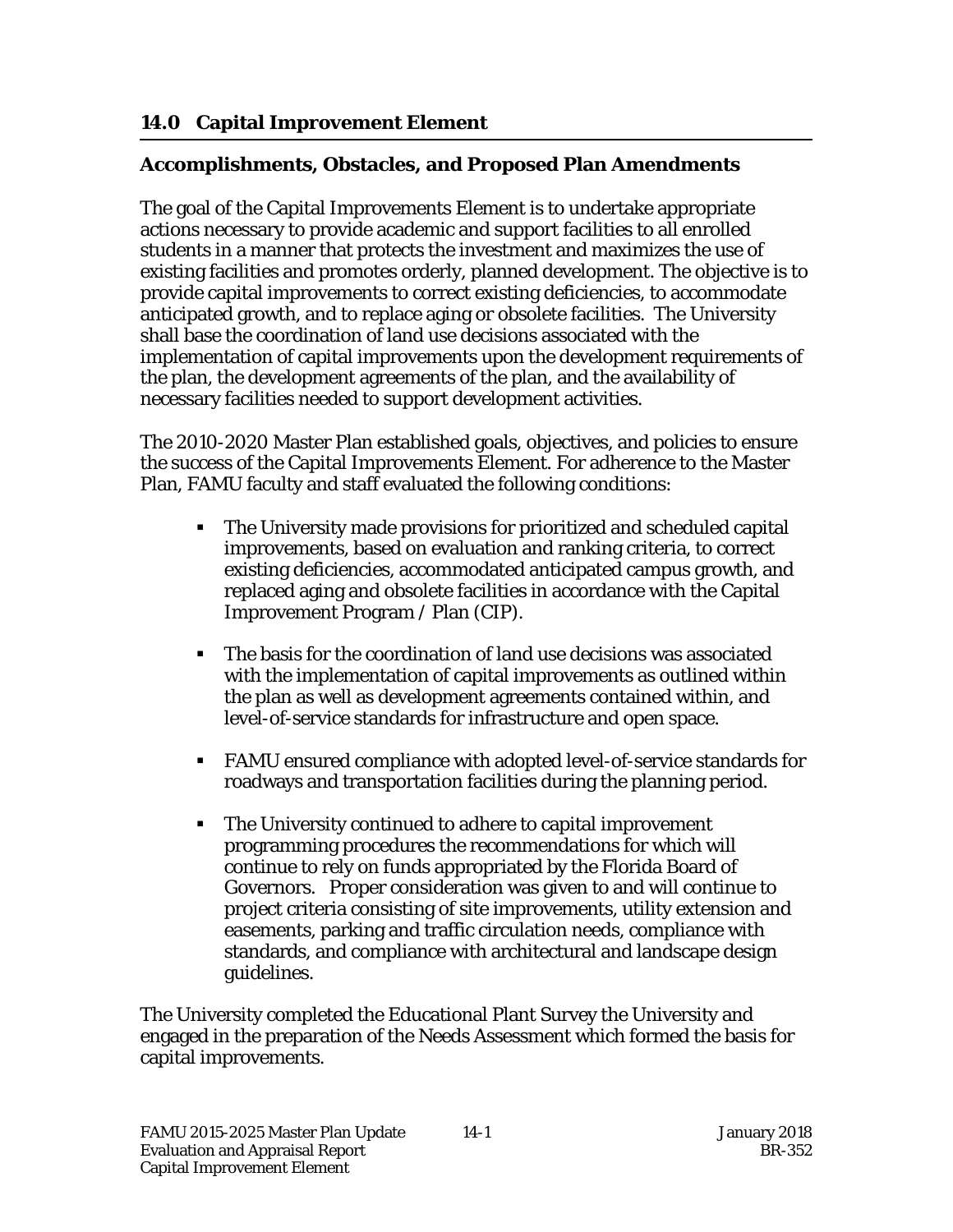## **15.0 Architectural Design Guidelines Element**

### j **Accomplishments, Obstacles, and Proposed Plan Amendments**

The goal of the Architectural Design Guidelines Element is to undertake the planning, design, and construction of facilities on University property, which represent the highest standards of excellence in architectural design. These guidelines will also set standards in the renovation, rehabilitation, and expansion of existing facilities. This element recommends the establishment of a series of review procedures to implement Architectural Guidelines, to allow for inclusion of unique and innovative design solutions. The university shall coordinate with other institutions in the design of satellite facilities that are not in the purview of the Board of Governors. Further, the university will seek to upgrade its existing facilities to meet the Americans with Disabilities Act (ADA) requirements.

The 2010-2020 Master Plan established goals, objectives, and policies to ensure the success of the Architectural Design Guidelines Element. For adherence to the Master Plan, FAMU faculty and staff evaluated the following conditions:

- Many of the architectural design guideline standards have not been met or need to be updated. A Design Review Committee needs to be established to monitor designer adherence to the adopted guidelines and ensure that the criteria established becomes a part of the overall evaluation for upgrading and retrofitting of existing buildings.
- Efforts to ensure continuity across the variety of architectural styles embodied in buildings on campus will continue during the plan update.
- Funding for and necessary upgrades to comply with ADA requirements for facilities that were not rehabilitated or repaired during the planning period was not achieved.
- Improvements to achieve effective siting and functional linkages between buildings and the natural environment will be further evaluated during the plan update.
- Improvements to the policy and standards for the treatment of facilities located along the campus edge will be further evaluated during the plan update.
- FAMU needs to strengthen the design review process when planning for, renovating, and rehabilitating facilities. The establishment of the Urban Design Committee and Post Construction / Post-Occupancy Review Committee was not achieved during the planning period. The review process and formation of the committees should be further evaluated during the plan update.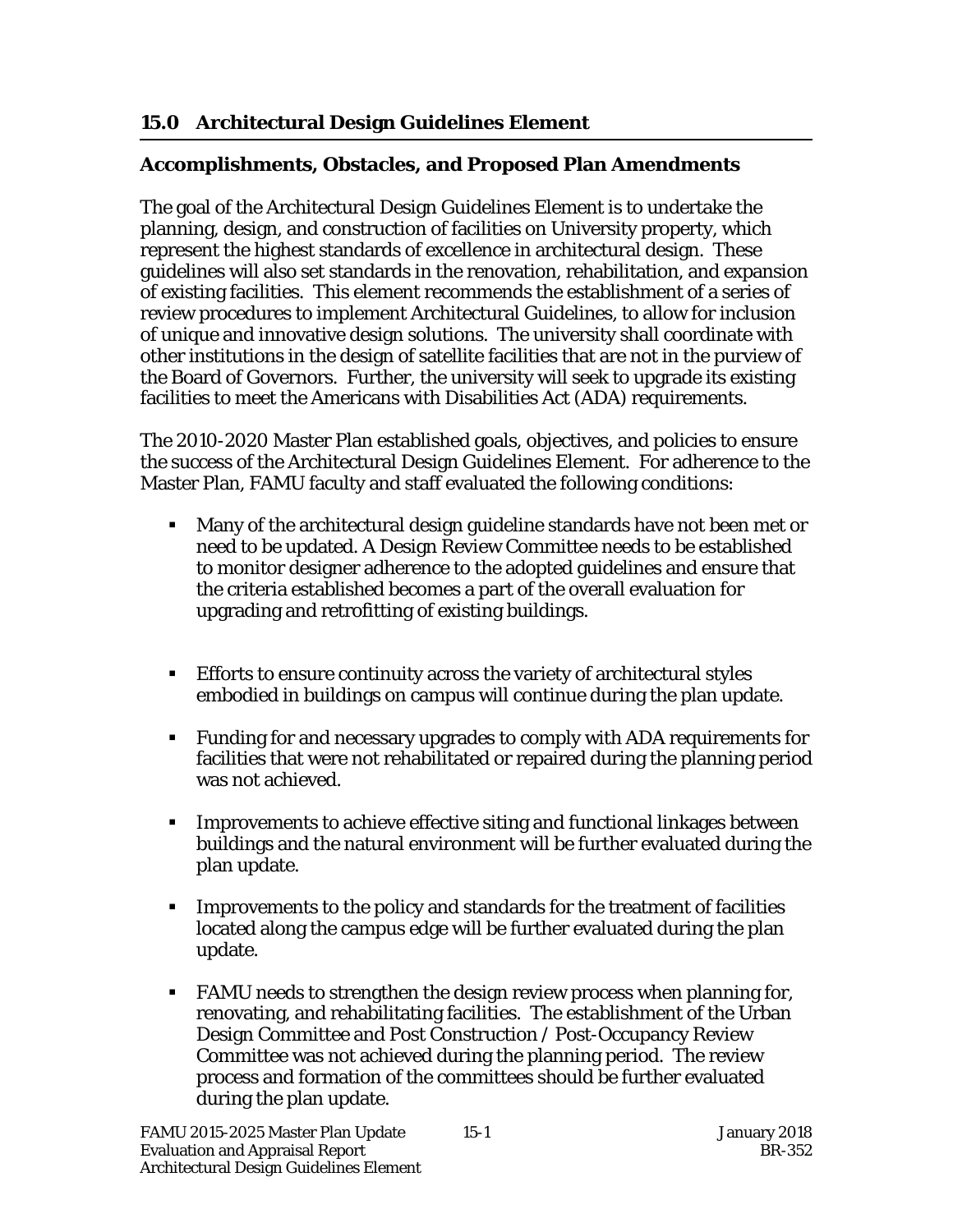The plan outlined a priority listing of criteria to determine the allocation of funding for upgrading / retrofitting existing facilities to meet ADA requirements. The criteria outlined within shall continue to serve as the determination for prioritization. Compliance with some of the initiatives outlined in the ADA Noncompliance Building Summary Report was achieved.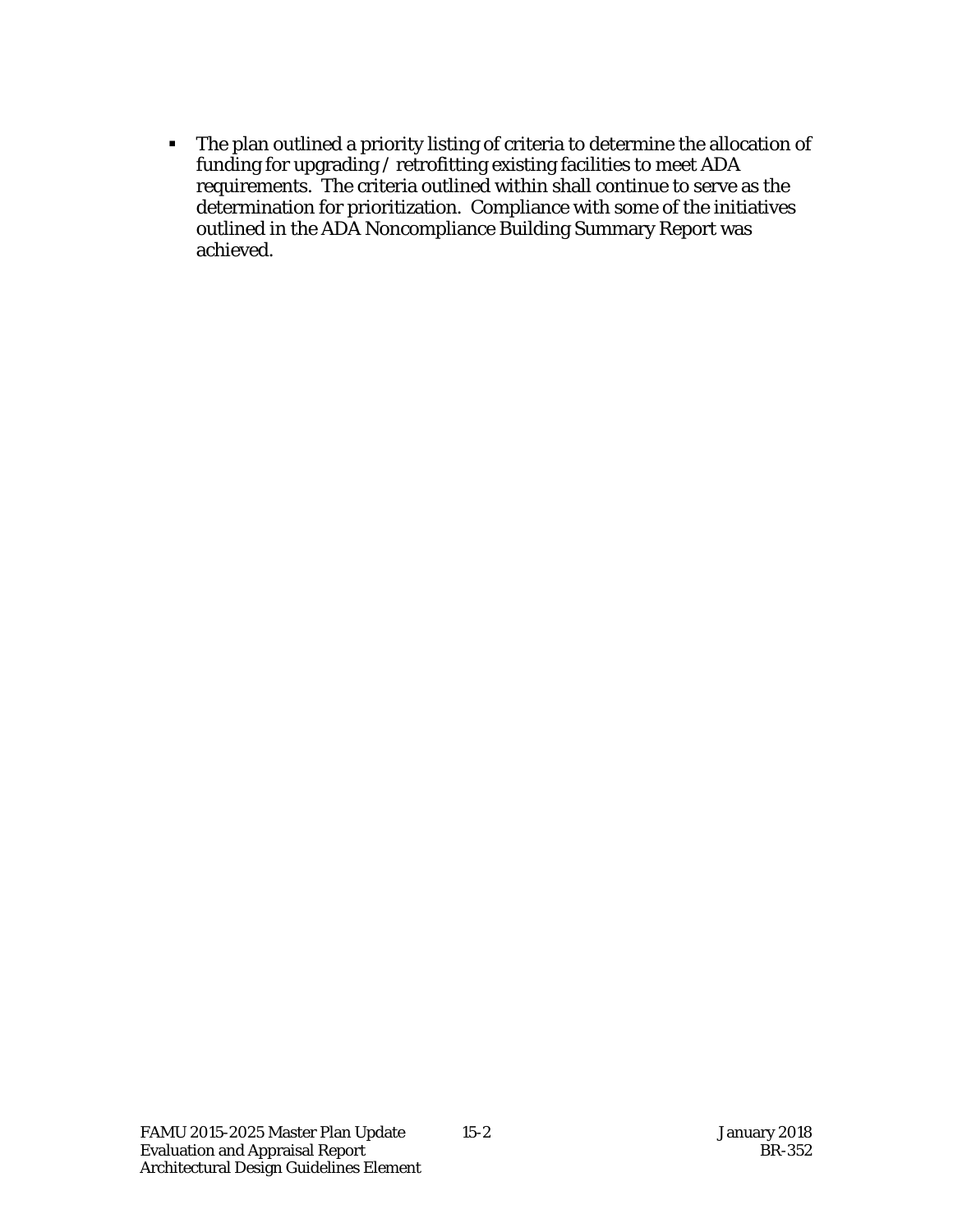## **16.0 Landscape Design Guidelines Element**

### j **Accomplishments, Obstacles, and Proposed Plan Amendments**

The goal of the Landscape Design Guidelines Element is to develop a Landscape Plan and establish a set of Landscape Design Guidelines, which set standards for the quality and enhancement of planning, design, and construction / implementation of landscape treatments on the university campus. The university shall continue to maintain review procedures for landscaping plans and designs proposed for installation. Within this element the university establishes priorities for the funding of landscape improvements, including improvements to existing deficiencies.

The 2010-2020 Master Plan established goals, objectives, and policies to ensure the success of the Landscape Design Guidelines Element. For adherence to the Master Plan, FAMU faculty and staff evaluated the following conditions:

- As part of this plan update, FAMU will further establish standards for plant materials, hardscape, furnishings, lighting and graphics, landscape treatments of campus edges and stormwater retention areas and other design elements important to creating a unified landscape treatment of FAMU properties.
- Funding priorities for landscape improvements, including improvements to remediate existing deficiencies and funding of facilities to improve accessibility for disabled persons will be examined during the plan update.
- Design standards were set in the last plan update for a wide range of landscape design features including sustainability considerations. The standards will be reviewed and appropriate changes recommended during the plan update.
- A Design Review Committee should be established to ensure landscape plans and designs are reviewed for consistency with the standards and master plan.
- Funding of landscape improvements and deficiencies has been partially achieved. As funding becomes available, existing landscape deficiencies and remediation efforts, including ADA related improvements, will be undertaken.
- The recommendation of a Landscape Maintenance Committee for professional training for the proper maintenance of its landscape hardscape and landscape features has not been achieved. As funding becomes available, this effort may evolve.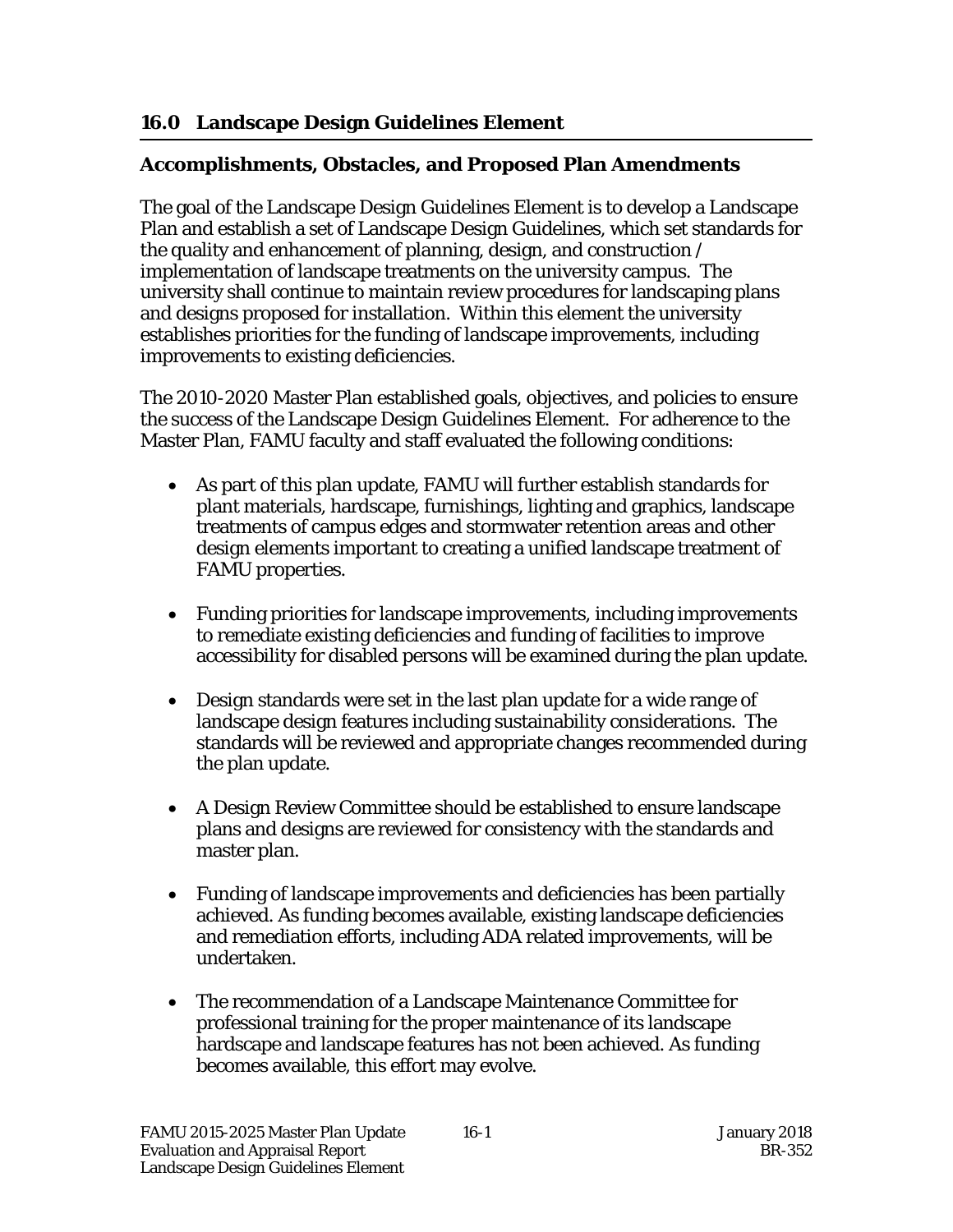### **17.0 Facilities Maintenance Element**

#### j **Accomplishments, Obstacles, and Proposed Plan Amendments**

The goal of the Facilities Maintenance Element is to extend the useful life of all buildings and major equipment through maintenance and management strategies. This will establish minimum standards for each building's exterior, interior, and system elements, establishing minimum standards for the acceptable use and capacity of each buildings interior spaces, periodically and systematically evaluating buildings and major equipment to ensure compliance with standards, and continue maintenance management strategies.

The 2010-2020 Master Plan established goals, objectives, and policies to ensure the success of the Facilities Maintenance Element. For adherence to the Master Plan, FAMU faculty and staff evaluated the following conditions:

- FAMU undertook measures to extend the useful life of all buildings and major equipment through maintenance management strategies. The process of value engineering during the design phase of facility projects has resulted in the specification and installation of major equipment that is more economical. This has resulted in additional maintenance efforts. This procedure will be examined further during the plan update.
- Minimum standards for each building's exterior, interior, and systems elements are in place in accordance with the university's adopted level-ofservice standards.
- A process should be established, endorsed and implemented to ensure the integrity of space utilized as originally intended per design.
- FAMU continues to work toward completing projects as funding is made available according to deferred maintenance programs.
- A semi-annual assessment needs to be performed to evaluate conditions of facilities. Necessary repairs and enhancements are needed in an effort to extend the life of building systems.
- Establishment of a Building Superintendent program for all University buildings is ongoing. The assigned superintendent would be thoroughly familiar with air aspects of each building under his/her care and would operate in a proactive and preventative maintenance position as opposed to one of a reactive nature. A program of this type generates ownership, familiarity and accountability, which ultimately yields enhanced efficiency and increased asset management.